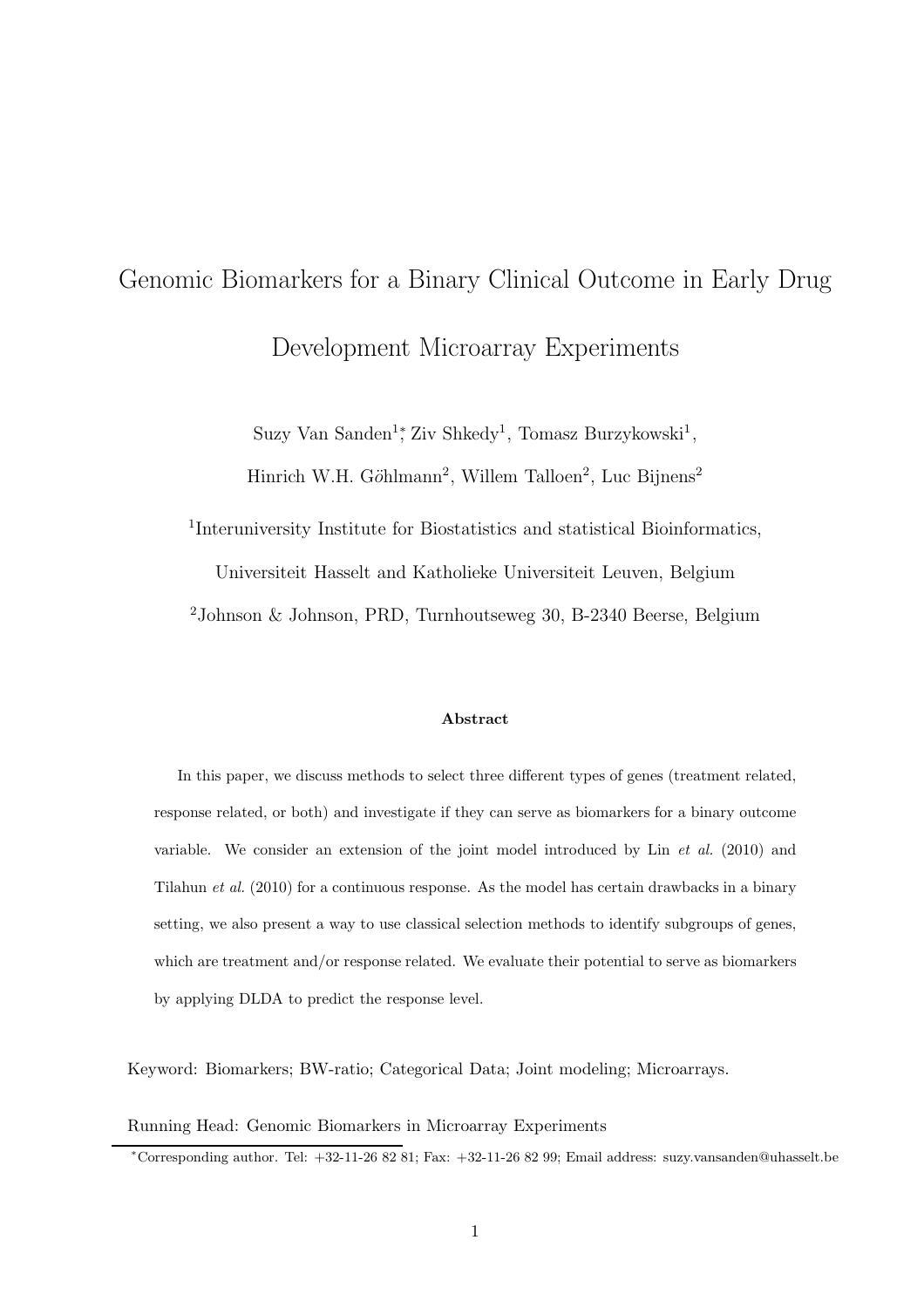# 1 Introduction

A biomarker (biological marker) can be defined as a physical sign or laboratory measurement that serves as an indicator for biological processes, pathogenic processes, or pharmacologic responses to a therapeutic intervention (Lesko and Atkinson, 2001; Biomarkers Definitions Working Group, 2005). When the measurement in question is the expression of a gene, we refer to the gene as a genomic biomarker. In the remaining part of the paper, the term biomarker refers to a genomic biomarker.

In recent years, microarray experiments have been used as a tool to select genomic biomarkers. Microarrays provide information on the expression levels of a large number of genes at the same time. Therefore, a substantial pool of potential biomarkers can be evaluated simultaneously. The purpose of these biomarkers is not limited to prediction of the outcome. They can also give researchers insight into the biological processes associated with the response of interest if the biomarker is mechanistically relevant.

The use of gene-expression values to predict a specific response is well documented in literature. For example, Nguyen et al. (2002) included the expression levels of a number of genes as covariates in a Cox proportional hazard model to predict survival of patients with diffuse large B-cell lymphoma and breast cancer patients. The genes were selected by applying the partial least squares method, which maximizes the covariance between the response and a linear combination of the gene-expression data. In 2006, Tan et al. presented a similar approach. They used the partial least squares method for data reduction in the context of cytotoxicity experiments. Bair et al. (2006) published a paper regarding a supervised principal components analysis to predict survival. In their motivating example, they use gene-expression measurements from DNA microarrays as predictor variables.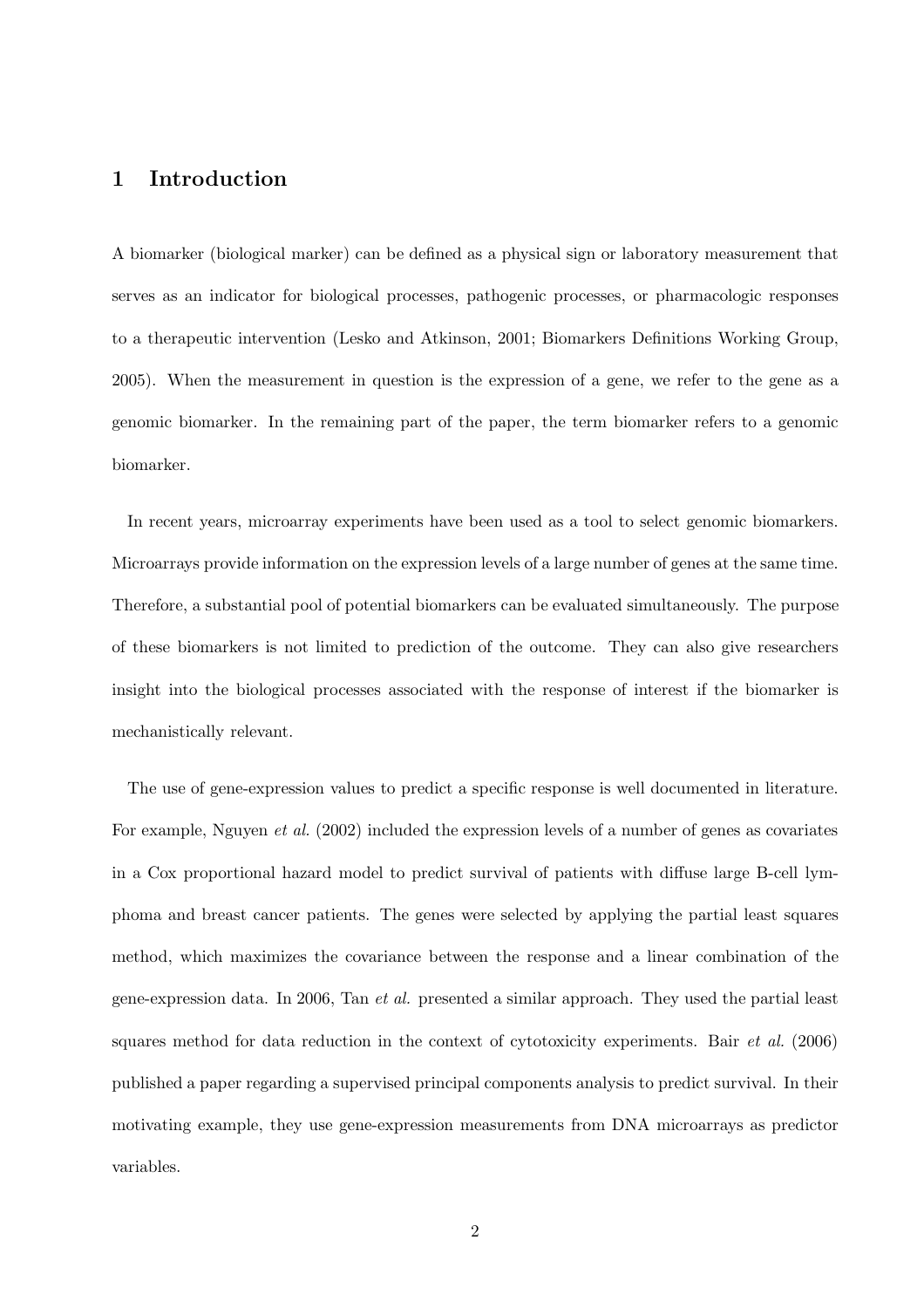All biomarker experiments mentioned above were conducted to study the association between gene-expression and the response, as illustrated in panel  $a$  of Figure 1, for the purpose of finding genes that can predict the response. In this paper, we consider experiments, in which a treatment was administered to the subjects prior to taking response and gene-expression measurements. We focus on the association between the treatment, the gene-expression measurements, and the outcome of primary interest. The setting is illustrated in panel b of Figure 1. This type of study mainly takes place in early drug development.

## FIGURE 1

The goal of such an experiment is multifold. To get a better understanding of the biological processes taking place as a result of treatment, researchers wish to identify genes that are affected by it, or genes that are related to the phenotypic response to the treatment, such as toxicity or efficacy. One of the objectives of this type of experiment is thus to obtain lists of genes, of which the expression is affected by the treatment, related to the response, or both. Another goal is to evaluate if some of these genes can actually serve as biomarkers for the primary outcome variable. In other words, is the relation strong enough so that the genes in question can be used to predict the phenotypic response?

Lin *et al.* (2010) proposed a method of obtaining the aforementioned lists of genes for the case of a continuous outcome variable. In this paper, we focus on a binary outcome variable. To our knowledge, no methods for selection of genomic biomarkers for a binary outcome have been proposed in the literature. Figure 2 presents, using simulated data, an example of the main types of genes, which we can encounter for this particular setting. In this example, we consider a balanced design with 12 subjects, two treatments (1 and 2), and two levels of the response variable (0 and 1). Four (resp. two) of the six subjects that received treatment 1 (resp. 2) have response value 0.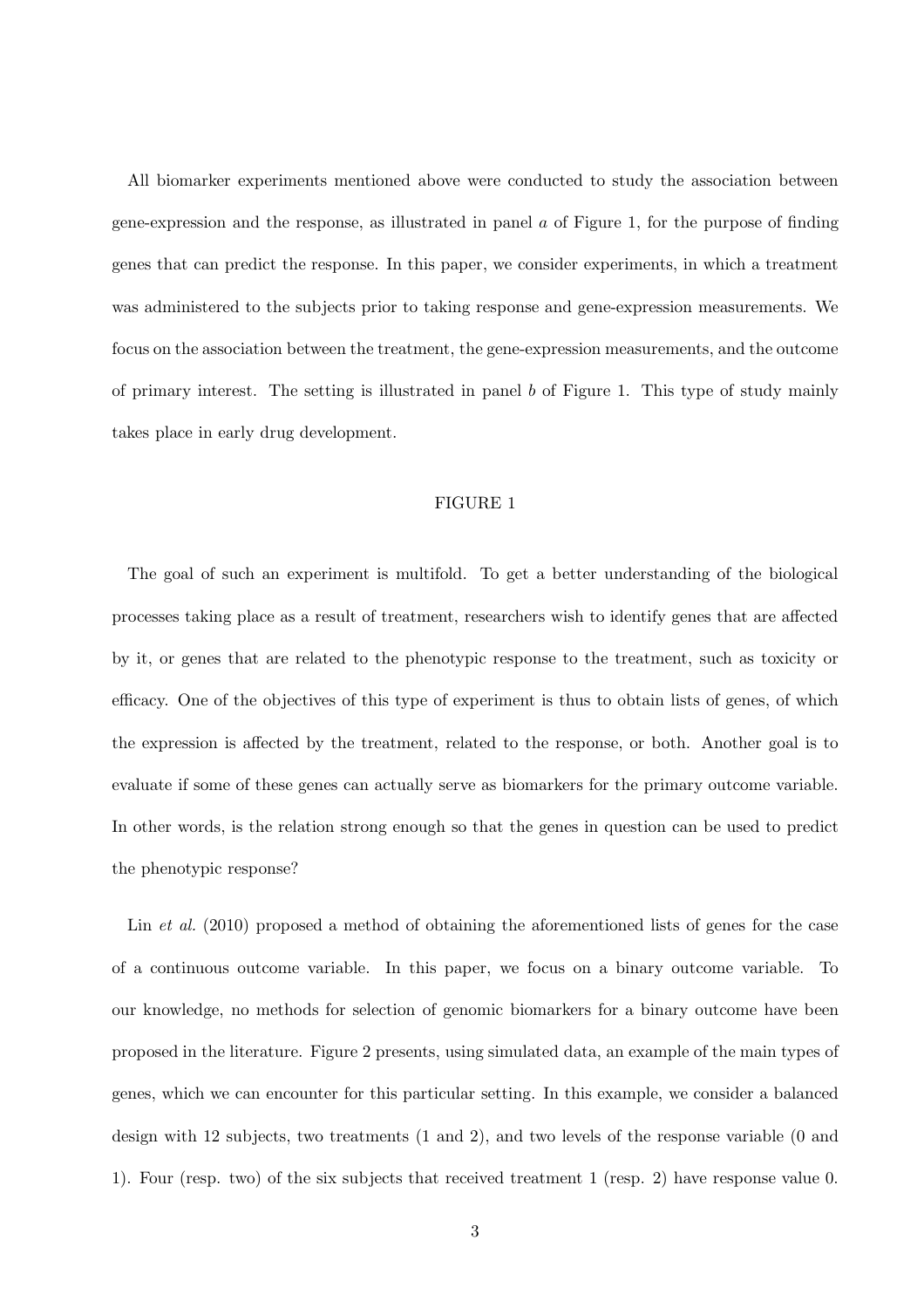The first panel of Figure 2 displays a gene capable of separating the two treatment groups (Type I). However, this type of gene is not able to make a distinction between the response levels. The opposite is true for the gene in the second panel (Type II). The gene represented in the third panel (Type III), can be used to predict the response level, as indicated by the full line. It can however also distinguish reasonably well between the two treatments (dotted line), with a misclassification rate of only two out of twelve. The gene in the last panel (Type IV) shows a good separation between the two treatment groups and is predictive for the response level after adjustment for the treatment effect.

#### FIGURE 2

When we focus on the search for finding genes that separate between the treatments, as a result of the relationship between the treatment and the response, we can obtain Type I genes, but also Type III or Type IV genes. We will term these genes potential therapeutic biomarkers (treatmentrelated genes). When we search for genes, for which the expression level is related to the response level (with or without adjustment for treatment effects), this can lead to Type II, III, or IV genes. They are called potential prognostic biomarkers (response-related genes). Search methods that focus on finding genes with both properties will deliver a third type of potential biomarkers, which are both therapeutic and prognostic. The results of the different searches will provide an answer to the first research question presented above, but not yet to the second one. Potential biomarkers will be evaluated by their ability to classify the subjects with respect to the levels of the response variable. A gene of either of the three types of potential biomarkers (therapeutic, prognostic or both) will be used as a biomarker for the clinical outcome variable only if it is also predictive for that outcome.

There are several methods to search for the potential biomarkers. Lin et al. (2010) have proposed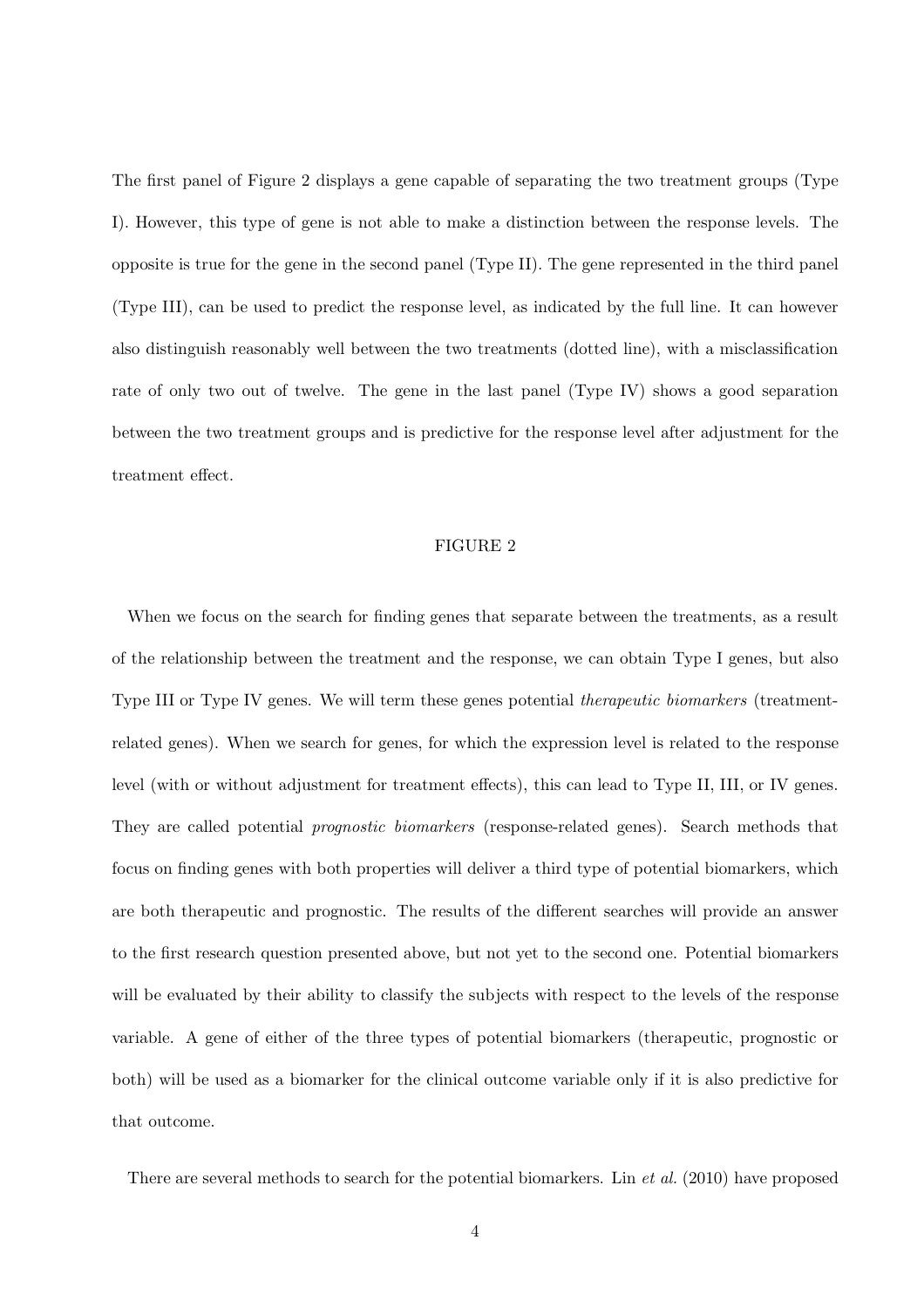to use a joint model for gene-expression data and a continuous response variable. Tilahun et al. (2010) have used a similar approach to jointly model gene and metabolite expression. We can extend this approach to the binary case. However, while the approach seems to work well in a continuous setting, we will show that it has some drawbacks in case of a binary outcome. We therefore also investigate the use of classical selection methods for handling categorical data for discovering therapeutic and/or prognostic biomarkers.

The paper is organized as follows. In Section 2, two case-studies are introduced. We propose the methodology for finding biomarkers for the primary response variable in Section 3. The methods are applied to the case-studies, and the results are presented in Section 4. A short discussion and conclusions are presented in Sections 5.

# 2 Data

The data analyzed in this paper consist of outcomes from two randomized pre-clinical experiments: a behavioral study and a toxicology study. For each subject in both experiments, information is available about a treatment group, a clinical endpoint, and gene-expression. The aim of the analysis is to identify treatment- and/or response-related genes, and to evaluate if they can be used as genomic biomarkers, i.e., can be used to predict the clinical outcome. In what follows, we describe the two experiments in more detail.

## 2.1 Behavioral Study

The behavioral study is an experiment concerning compulsive checking disorder (Szechtman et al., 2001). The disorder is induced by treating the animals with a chemical compound.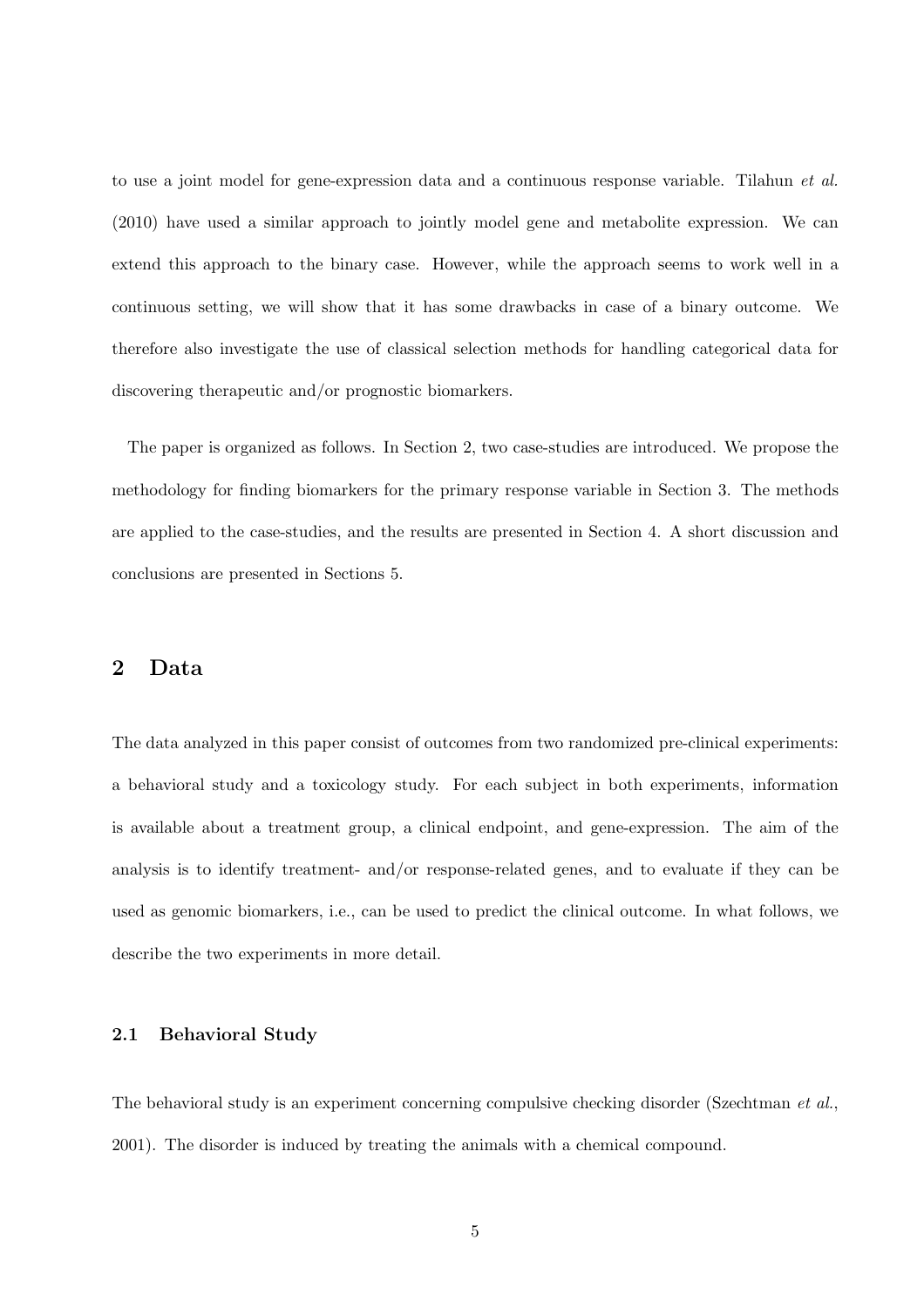Twenty-four rats were randomized equally into two groups. The first group received the active compound (T), while the second was given a solvent (P). After receiving treatment, the rats had to complete an open field test (Szechtman et al., 2001). The data indicated how often a rat went back to its home base in the open field. The home base was defined as the area where the animal spent the longest cumulative time. Animals showing the signs of the disorder (meaning that the compound has successfully induced the symptoms, characteristic of the disorder) were characterized by displaying, for example, an increased frequency of visits to the home base.

The clinical outcome of the experiment is a binary variable. A rat is considered to be a responder (visit=1) when the total number of visits the rats made to the home base lies above the median number of visits to the home base, and a non-responder otherwise (visit=0). Table 1 displays the number of responders and non-responders for both treatment groups. The data indicate that the level of compulsive checking substantially differs between rats that were treated with the solvent as compared to those treated with the compound.

#### TABLE 1

After completion of the experiment, a sample was taken from the thalamus part of the brain of the rats and used to obtain microarray measurements for 5644 genes. The data, from the Affymetrix Rat Genome U34A arrays, were summarized using the Affymetrix microarray suite software (MAS) Version 5.0, and normalized using quantile normalization.

## 2.2 Toxicology Study

Kidney vacuolation was observed in Sprague-Dawley rats treated with different compounds. The purpose of the toxicology study was to examine changes in gene-expression in the kidney, following treatment for 28 days, to gain information relevant to the underlying mechanism of the kidney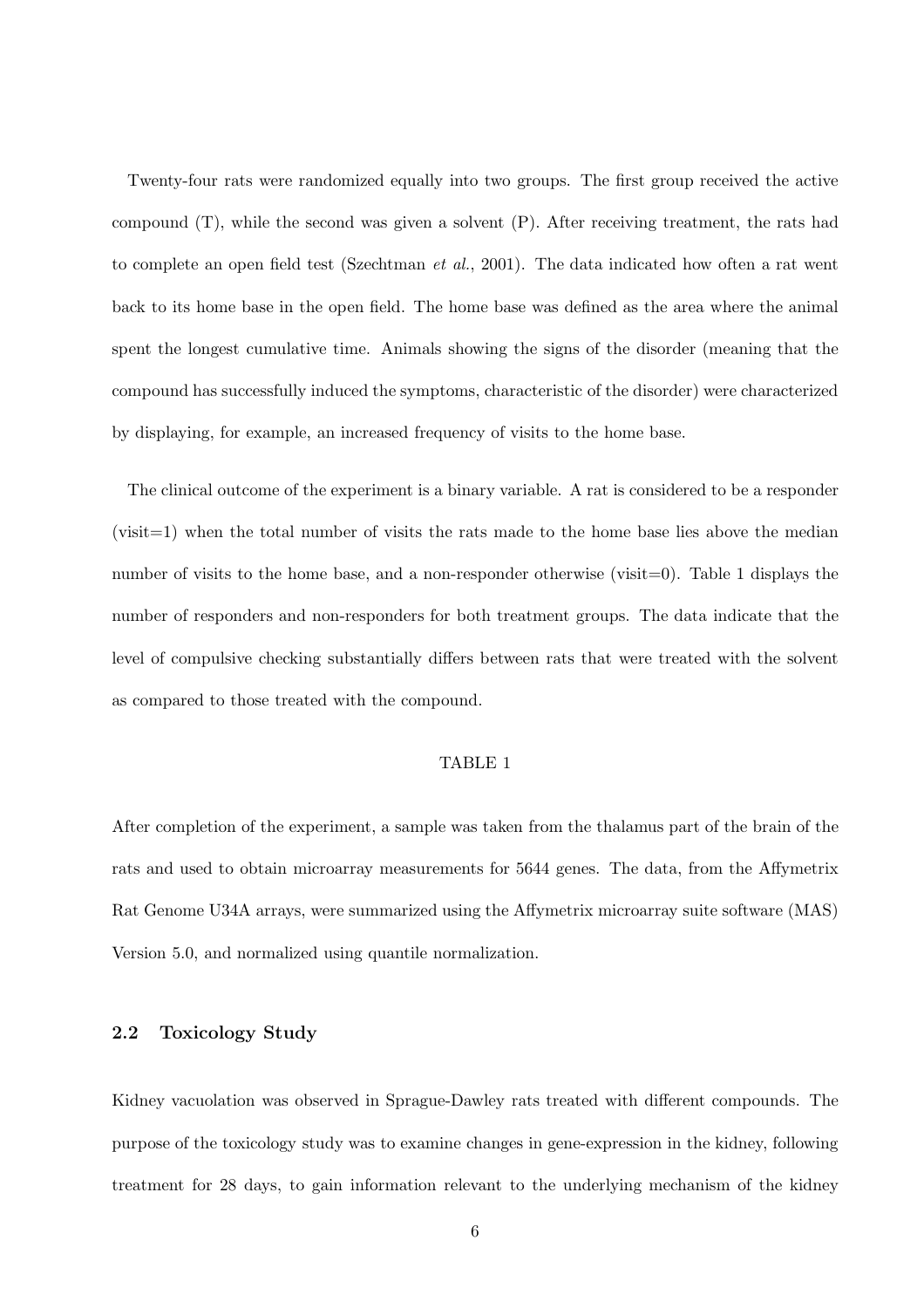vacuolation and to the assessment of the toxicological consequences of the vacuolation.

In the study, 100 rats were randomized equally to three treatment and one control groups. The response variable, toxicity, consisted of four different levels, indicative of none to high toxicity. For 38 animals, about 10 per treatment group, there were also data available from a microarray containing the expression values of approximately 31,000 genes. An overview of the treatment and toxicity values for the animals with microarray measurements is displayed in Table 2.

The gene-expression measurements were obtained by using Affymetrix GeneChip Rat Genome 230 2.0 arrays. The collected data were summarized using the MAS 5.0 software. Data from all arrays were made comparable by using quantile normalization.

#### TABLE 2

To obtain a dichotomized version of the toxicity variable, the two first levels are combined, as well as the two last levels. The newly created response variable contains only two levels, corresponding to a low and a high toxicity. A problem with the dataset is the sparseness, which is most problematic in the control and in the second treatment groups. Therefore, parts of the analysis presented in the paper will be limited to the comparison of the first and third treatment group only.

# 3 Methodology

In this section, we describe two approaches to find the potential biomarkers, of the types described in Section 1, for a binary response. The first involves joint modeling of the continuous geneexpression data and a binary response variable. The model is a variant of the one proposed by Renard et al. (2002) for the evaluation of surrogate endpoints in clinical trials, and corresponds to the model used by Lin et al. (2010) for a continuous response. The second approach is based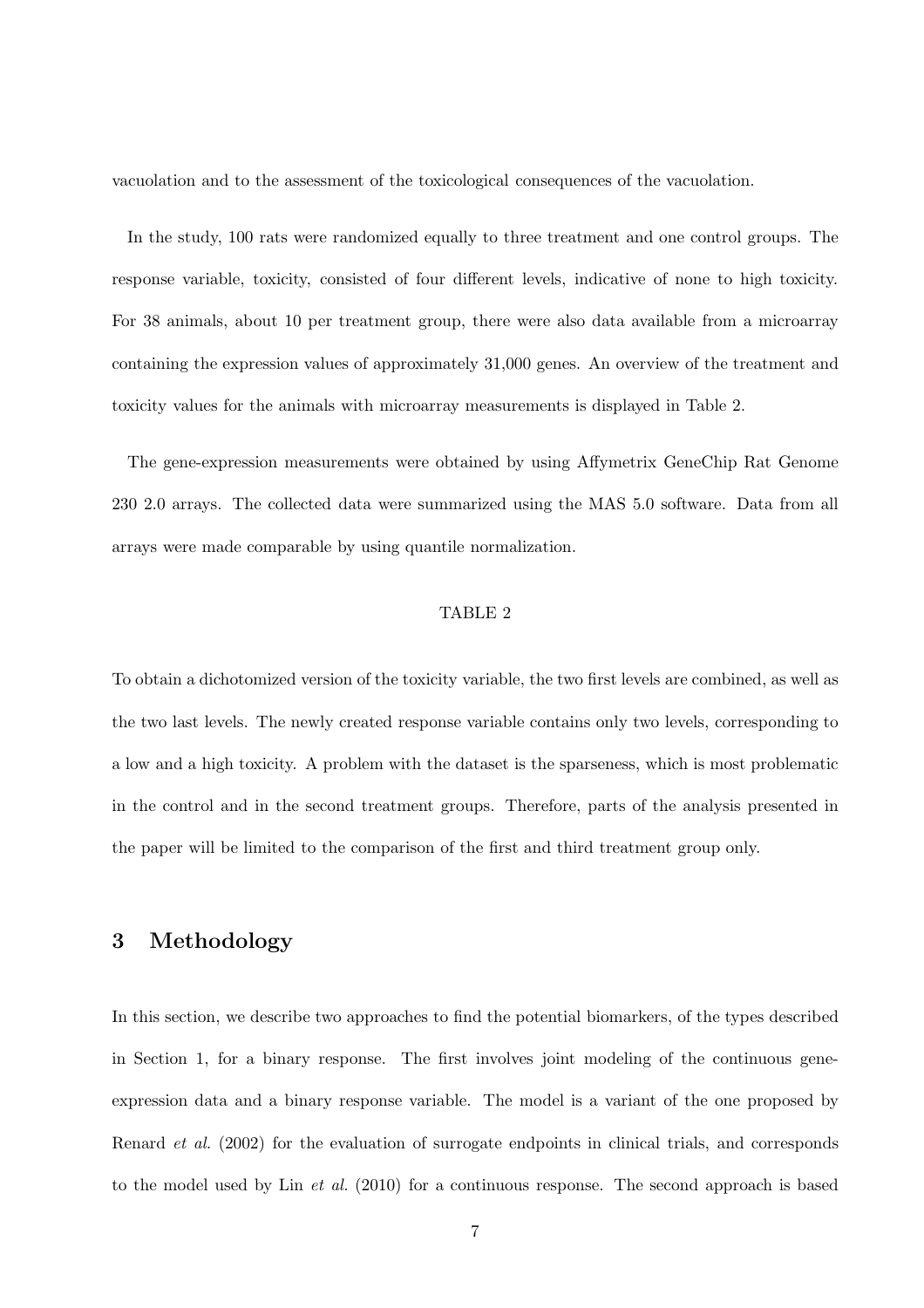on biomarker selection using the ratio of the between and within-group sums of squares. In what follows, the methods, together with a discussion of their benefits and disadvantages, are presented. Details about the implementation of the methods are given in the Appendix.

## 3.1 The Joint Modeling Approach

Consider an experiment, in which  $n$  subjects received a particular treatment. In the experiment, the value for a binary response variable  $(Y)$  of interest is measured for each subject together with the gene-expression  $(X)$  for m genes. Let  $Z_j$  indicate the treatment group subject j belongs to,  $X_{ij}$  denote the gene-expression for gene i of subject j, and  $Y_j^*$  be the level of a latent continuous variable underlying the response  $Y_j$ . It is assumed that  $Y_j^*$  $\tilde{j}$  is normally distributed. Note that the observed outcome  $Y_j$  is considered to be a binary variable, defined as follows:

$$
Y_j = \begin{cases} 1 & Y_j^* > 0, \\ 0 & Y_j^* \le 0. \end{cases}
$$
 (1)

We assume the following gene-specific joint model for the latent outcome variable  $Y_i^*$  $j^*$  and the gene-expression  $X_{ij}$ :

$$
\begin{cases}\nX_{ij} = \mu_i + \alpha_i Z_j + \varepsilon_{X_{ij}}, \\
Y_j^* = \mu_Y + \beta Z_j + \varepsilon_{Y_j},\n\end{cases}
$$
\n(2)

where

$$
\begin{pmatrix} \varepsilon_{X_{ij}} \\ \varepsilon_{Y_j} \end{pmatrix} \sim N \left[ \begin{pmatrix} 0 \\ 0 \end{pmatrix}, \begin{pmatrix} \sigma_{X_i}^2 & \sigma_{X_i Y} \\ \sigma_{X_i Y} & 1 \end{pmatrix} \right].
$$
 (3)

The resulting probit model formulation for the observed binary outcome  $Y_j$  and the gene-expression  $X_{ij}$  is

$$
\begin{cases}\nX_{ij} \sim N(\mu_i + \alpha_i Z_j, \sigma_{X_i}^2), \\
Y_j \sim B(p_j), \\
\Phi^{-1}(p_j) = \mu_Y + \beta Z_j,\n\end{cases}
$$
\n(4)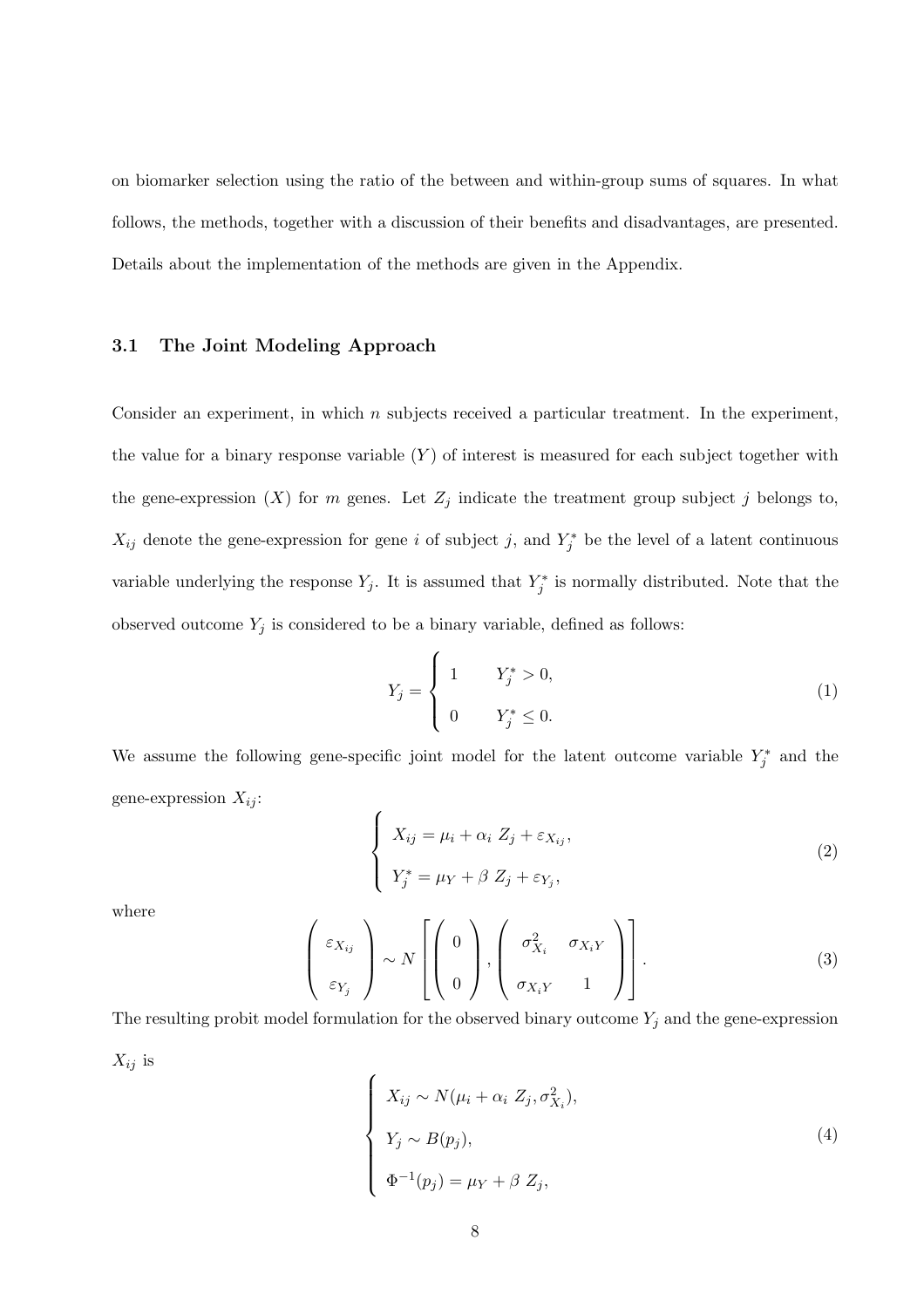where  $B(p_j)$  denotes the Bernoulli distribution with the success probability  $p_j = P(Y_j = 1)$ ,  $\Phi$  is the standard normal cumulative distribution function.

Based upon this model, we can first test the null hypothesis  $H_0$  :  $\beta = 0$  to see if the response is influenced by the treatment. For a gene to be considered a potential therapeutic biomarker, the gene-specific null hypothesis  $H_0$ :  $\alpha_i = 0$ , to test if the gene is differentially expressed between the treatments, has to be rejected versus the alternative hypothesis  $H_1 : \alpha_i \neq 0$ . A gene can serve as a prognostic biomarker if the null hypothesis  $H_0$ :  $\rho_i = 0$  is rejected versus the alternative hypothesis  $H_1: \rho_i \neq 0$ , where  $\rho_i = \sigma_{X_iY}/\sigma_{X_i}$ . Note that  $\rho_i$  is the so-called adjusted association proposed by Buyse *et al.* (1998) as a measure for surrogacy in the context of randomized clinical trials. Genes, for which the two above mentioned null hypotheses are rejected, are candidates for biomarkers that are both therapeutic and prognostic.

The interpretation of  $\rho_i$  is clear in a continuous setting. When it is different from zero, a linear association exists between the response and gene-expression values after adjustment for possible treatment effects. The probit model formulation for a binary and continuous response in (4), described by Renard et al. (2002), implies that the correlation coefficient can be interpreted as the correlation between the underlying latent variable  $Y_i^*$  $\zeta_j^*$  and the gene-expression data  $X_{ij}$ , after correction for treatment.

The differentially expressed genes, discovered by hypothesis testing, do not always form the best subset for classification. Hypothesis testing reduces the risk of chance findings, which is important when we are interested in the individual genes. However, in a biomarker experiment with a binary response variable, we are looking for a group of genes, biomarkers, which are used together to build a good classifier. If we use hypothesis testing, too many genes may be filtered out, leading to loss of classification information, while the group of retained genes may be too small to reduce noise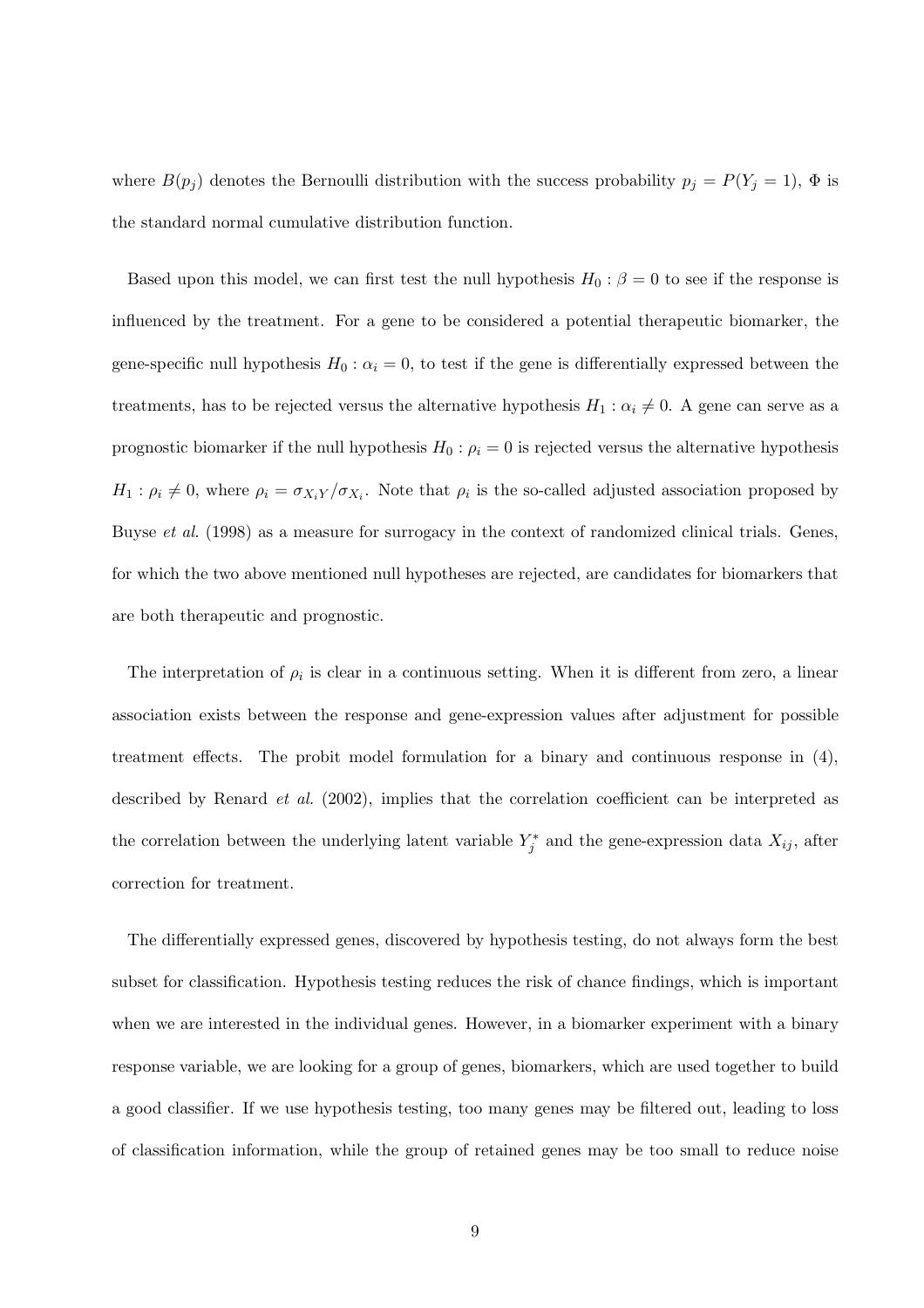(Amaratunga et al., 2004). Instead, we can also rank the genes according to the value of the test statistic and select the top r genes to serve as biomarkers. The genes can be ranked based on the statistic used to test  $H_0: \alpha_i = 0$  (for potential therapeutic biomarkers) or  $H_0: \rho_i = 0$  (for potential prognostic biomarkers). A third possibility is to select genes ranked high on both lists (potential therapeutic/prognostic). For each gene, a new rank is calculated by taking the sum of the ranks from the therapeutic and prognostic gene lists.

## 3.2 The BW-criterion

Though the joint modeling framework can be used in a binary setting, it is not necessarily the best approach for the latter situation. We therefore consider another approach, using a well-known gene selection method that is often applied prior to classification, namely, the BW-ratio (Dudoit et al., 2002). This ranking-based approach focuses on finding genes with the largest BW-ratio. The latter stands for the ratio of the between- and within-group sum of squares of gene-expression levels (Dudoit et al., 2002). In a two-group setting, the BW-ratio reduces to the same statistic as the t-test. Genes are ranked according to the BW-ratio and the top  $r$  genes are retained as the genes of interest and candidate biomarkers.

If the BW-ratio is applied to the gene-expression levels and we consider the treatment variable  $Z_j$  as the group indicator, genes are selected for their association with treatment. We thus obtain potential therapeutic biomarkers. Potential prognostic biomarkers are obtained by considering the binary response variable  $Y_j$  as group indicator. The biomarkers are thus selected for their ability to separate between the levels of the clinical outcome variable. Note that with this approach, we cannot detect genes of type IV (see Figure 2). With the joint modeling approach, it is possible to detect also these genes, as the latter methods can correct for the treatment effect. When biomarkers are ranked high on both lists, they are associated with both treatment and response. Hence, they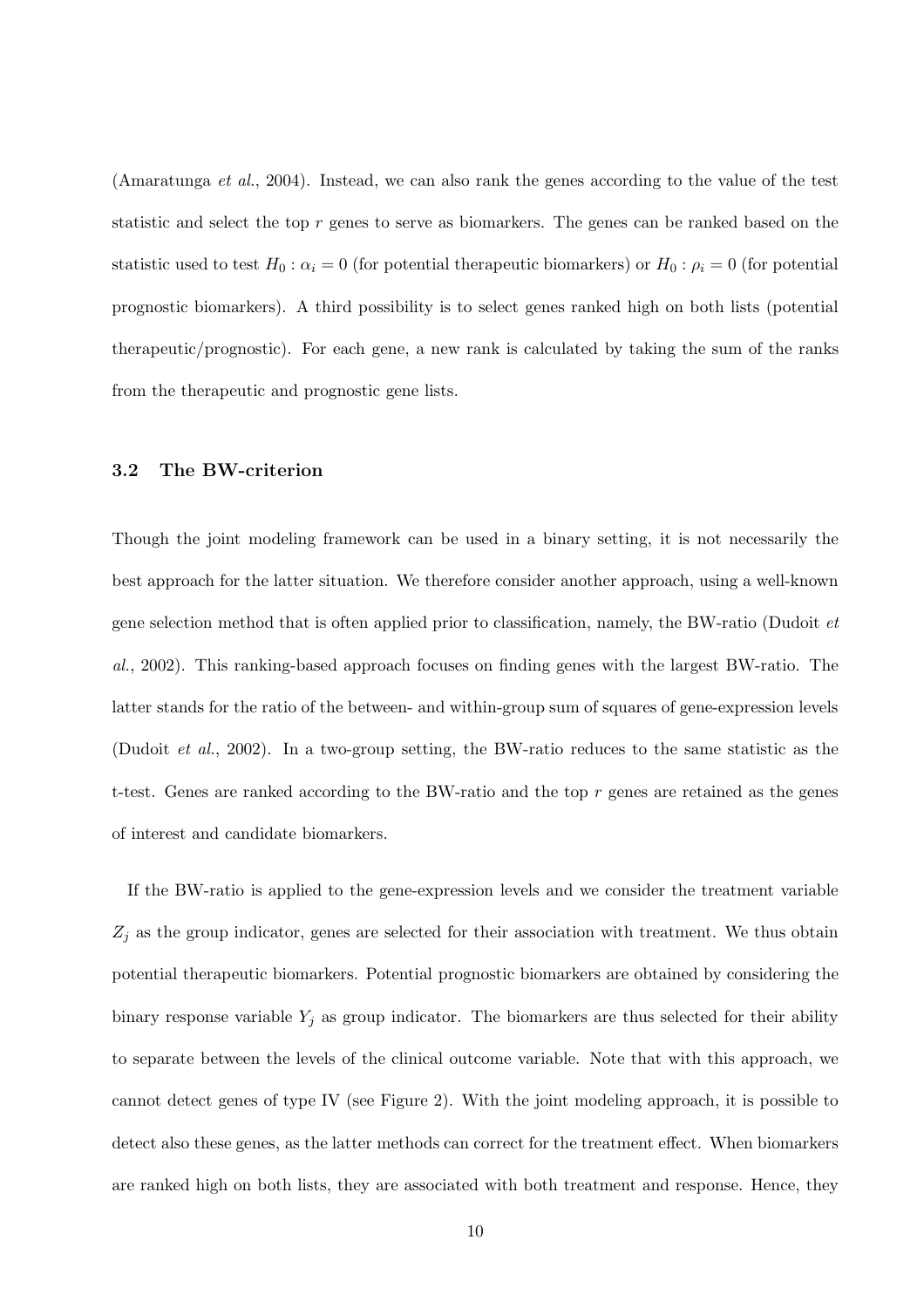are candidate therapeutic/prognostic biomarkers. For each gene, a new rank is calculated by taking the sum of the ranks from the therapeutic and prognostic gene lists. Note that the thus obtained lists of ranked genes will be denoted through the rest of the article as  $BW_{Treat}$ ,  $BW_{Resp}$ , and  $BW_{Treat/Resp}$  respectively.

#### 3.3 Evaluation of Potential Biomarkers

For the evaluation of the biomarkers and the selection of the number of biomarkers to use  $(r)$ , one possible approach is to look at the misclassification rate (MCR), when classifying subjects to the levels of the response variable based on the selected genes. For this purpose, we will use DLDA, diagonal linear discriminant analysis. Both Dudoit et al. (2002) and Van Sanden et al. (2007) discuss the performance of DLDA in the microarray setting and show that it outperforms many other classification methods (such as classification trees, SVM, etc.). To obtain a realistic estimation of the misclassification rate, we use double k-fold cross-validation (CV). The method works as follows. We split the arrays randomly in  $k$  subsets and leave them out one by one. Using the remaining data, we select the biomarkers and build the classifier. The latter is then used to classify the observations that were left out. After doing this for all subsets, we take the average misclassification rate. If  $k$  is equal to the number of arrays, the method is called leave-one-out cross-validation (LOOCV). If  $k$  is smaller than the number of arrays, the  $k$ -fold cross-validation procedure is repeated 100 times. Each time the data are split differently. The mean and standard error for the misclassification rate are then calculated.

While cross-validation is a well-known method for unbiased estimation of the error rate for classification procedures, there has been some discussion with regard to its performance when dealing with small sample sizes (Fu et al., 2005). Under the latter condition, which is common for microarray data, the variability tends to be large. Fu *et al.* (2005) have proposed the bootstrap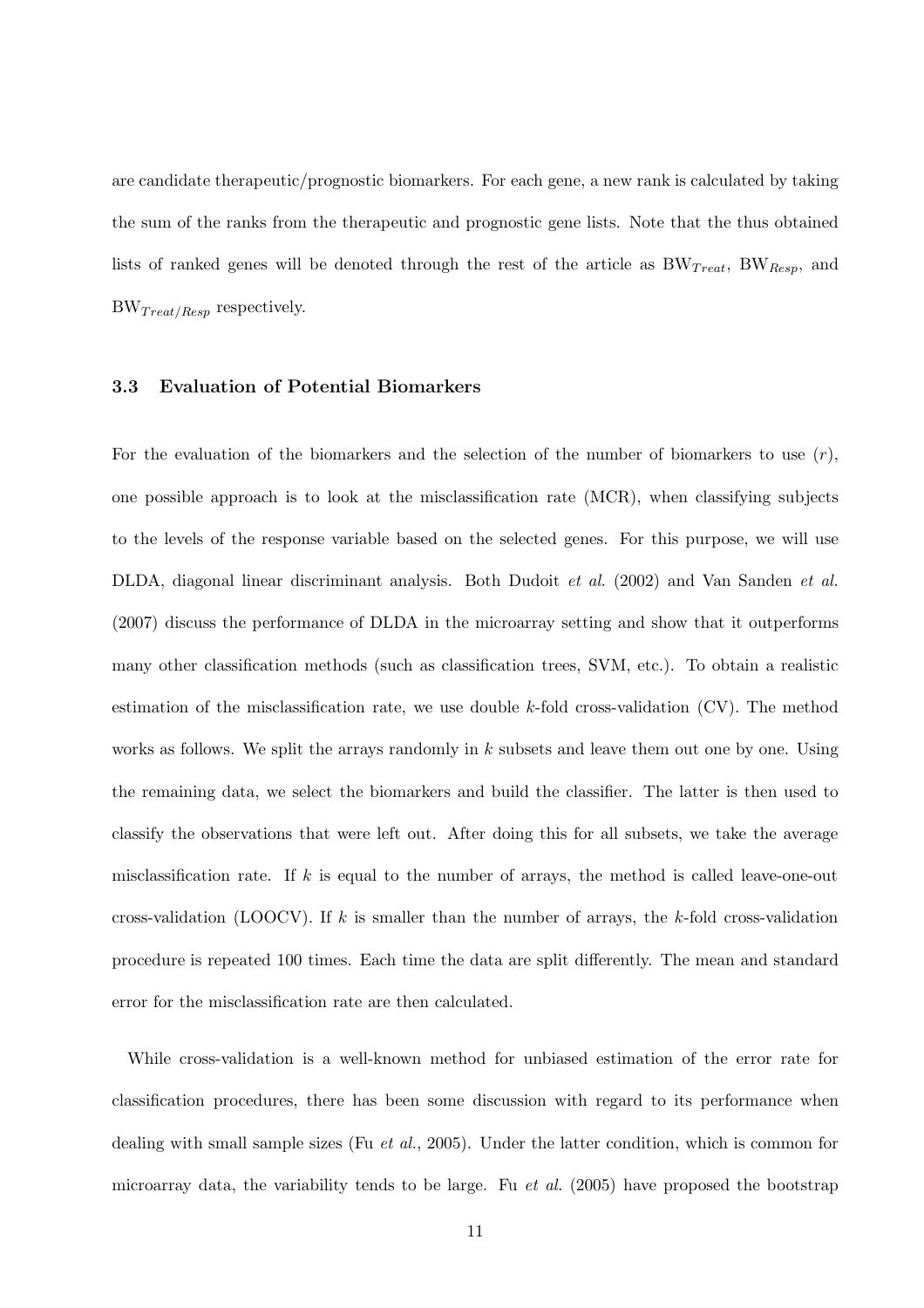cross-validation method (BCV) for estimating the error rate in small sample size settings. The procedure consists of drawing bootstrap samples and performing CV for each of them. Fu et al. (2005) have shown that this method outperforms many others, including cross-validation and the .632 and 0.632+ bootstrap methods (Efron and Tibshirani, 1993, 1997) in the aforementioned setting. According to the authors, the reason the methods works so well is that the prediction by CV performs better in bootstrap samples than in the original sample when its size is small.

The bootstrap samples in the BCV method are chosen such that they contain at least three distinct observations in every class. The average misclassification rate and standard error are then determined. We perform the bootstrap cross-validation method with 100 bootstrap samples and we apply LOOCV to each of them. Note that k-fold  $(k <$  number of samples) and bootstrap crossvalidation are too computationally intensive when combined with the joint modeling approach. They are therefore not performed.

# 4 Results

Both biomarker selection methods are applied to the case studies described in Section 2. We first present a straightforward analysis of the behavioral study. Secondly, we demonstrate the application of the methods to the more complicated toxicology study.

## 4.1 Behavioral Study

Before including the gene-expression data in the analysis, the effect of treatment on the binary clinical outcome variable is investigated using a Fisher's exact test. A significant treatment effect is found  $(p=0.0033)$ .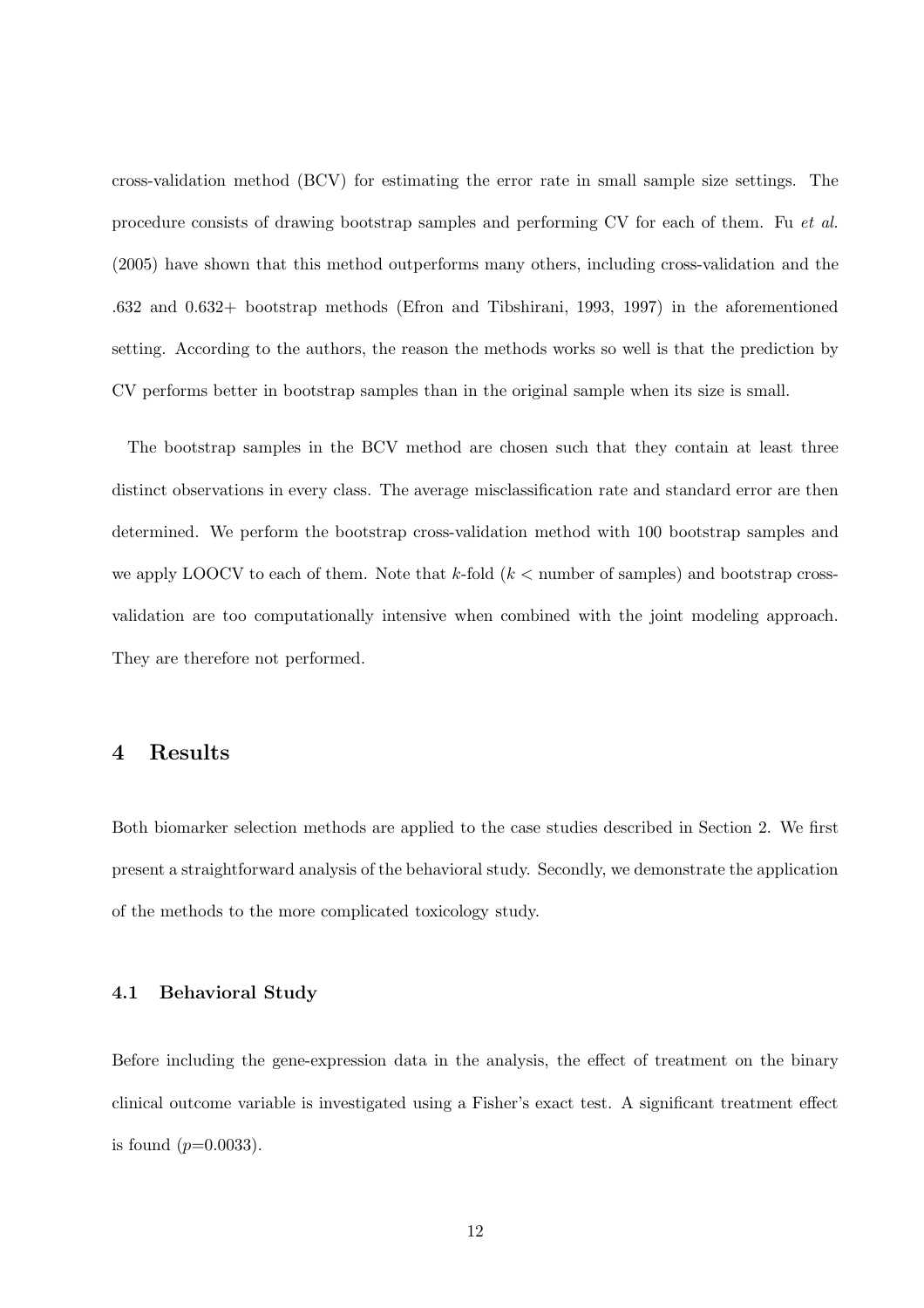## 4.1.1 The Joint Modeling Approach

After fitting the joint model, we test the hypotheses to find the potential therapeutic and/or prognostic markers at the 5% significance level. As the tests are performed for a large number of genes, correcting for multiple testing is necessary. The null hypothesis of no treatment effect on gene-expression,  $H_0: \alpha_i = 0$ , is rejected for nine genes when using a t-test with the Bonferroni multiple testing procedure. The null hypothesis for the adjusted association,  $H_0: \rho_i = 0$ , can not be rejected for any of the genes (likelihood ratio test). When using the FDR adjustment by applying the Benjamini and Hochberg procedure (BH, Benjamini and Hochberg (1995)), we find 10 therapeutic and no prognostic biomarkers. Based on either the Bonferroni or BH-procedure-selected therapeutic biomarkers, we obtain a misclassification rate for DLDA of 12.5%.

Instead of using hypothesis tests to select the biomarkers, we can also rank the genes according to the value of the test statistic and select the top  $r=2, 5, 10, 20, 40, 200, 500$  or 1000 genes to serve as biomarkers. Note that the nine highest ranked therapeutic genes are those found by hypothesis testing using the Bonferroni approach.

Figure 3 and the first part of Table 3 show the results of classification using the top r selected therapeutic and/or prognostic biomarkers. Even without cross-validation (Figure 3, panel  $a$ ), the best prediction is not always obtained with the prognostic biomarkers. When  $r = 5$  genes are selected from the list of therapeutic or therapeutic/prognostic biomarkers, a lower misclassification rate is obtained as compared to selecting the top five prognostic biomarkers. This indicates that the association between the latent continuous response variable and gene-expression might not be useful to predict the level of the binary response variable. For leave-one-out cross-validation (Figure 3, panel b), an advantage of using therapeutic instead of prognostic biomarkers is clearly visible. It appears that genes, selected for their association with the treatment effect, can lead to a better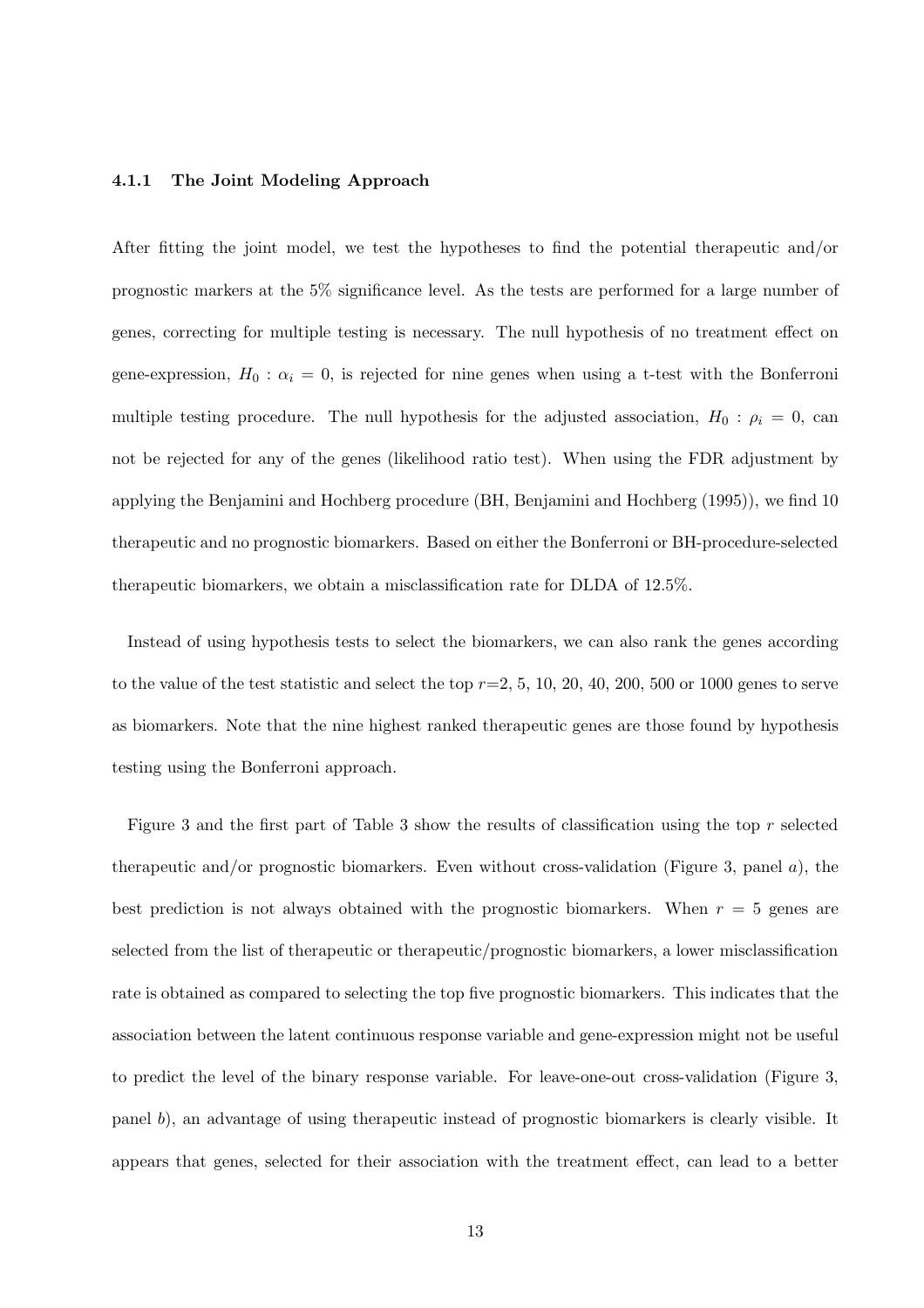prediction of the response level as compared to the genes selected based on their association with the response. Note that the misclassification rate increases with the increasing number of selected biomarkers. This may indicate the presence of "noisy" genes that, when included, interfere with the classification.

#### FIGURE 3

## TABLE 3

#### 4.1.2 The BW-criterion

When we use the BW-criterion with the response variable *visit* as group indicator, we obtain a ranked list of biomarkers indicated by  $BW_{Resp}$  (prognostic). If treatment is used as group indicator, we denote the list of biomarkers as  $BW_{Treat}$  (therapeutic). The list of biomarkers ranked highly on both of them, is referred to as  $BW_{Treat/Resp}$  (therapeutic/prognostic).

A strong correspondence exists between therapeutic markers selected by the joint model and the BW-approach. All the candidate therapeutic biomarkers selected by using the Bonferroni approach, and nine of the 10 candidate biomarkers selected by the BH procedure, are ranked highest on the  $BW_{Treat}$  list. A similar correspondence does not exist for the prognostic biomarkers.

The results of classification of the binary outcome variable obtained by using the complete dataset to build the classifier, and the results obtained with leave-one-out, 3-fold, and bootstrap crossvalidation, are presented in the lower part of Table 3 and in Figure 4. Overall, the misclassification rate seems to be the lowest when using the therapeutic markers, with only a few exceptions, e.g., for  $r > 10$  and no CV (Figure 4, panel a). For the 3-fold cross-validation procedure, some of the differences between the misclassification rates, obtained by using biomarkers selected from the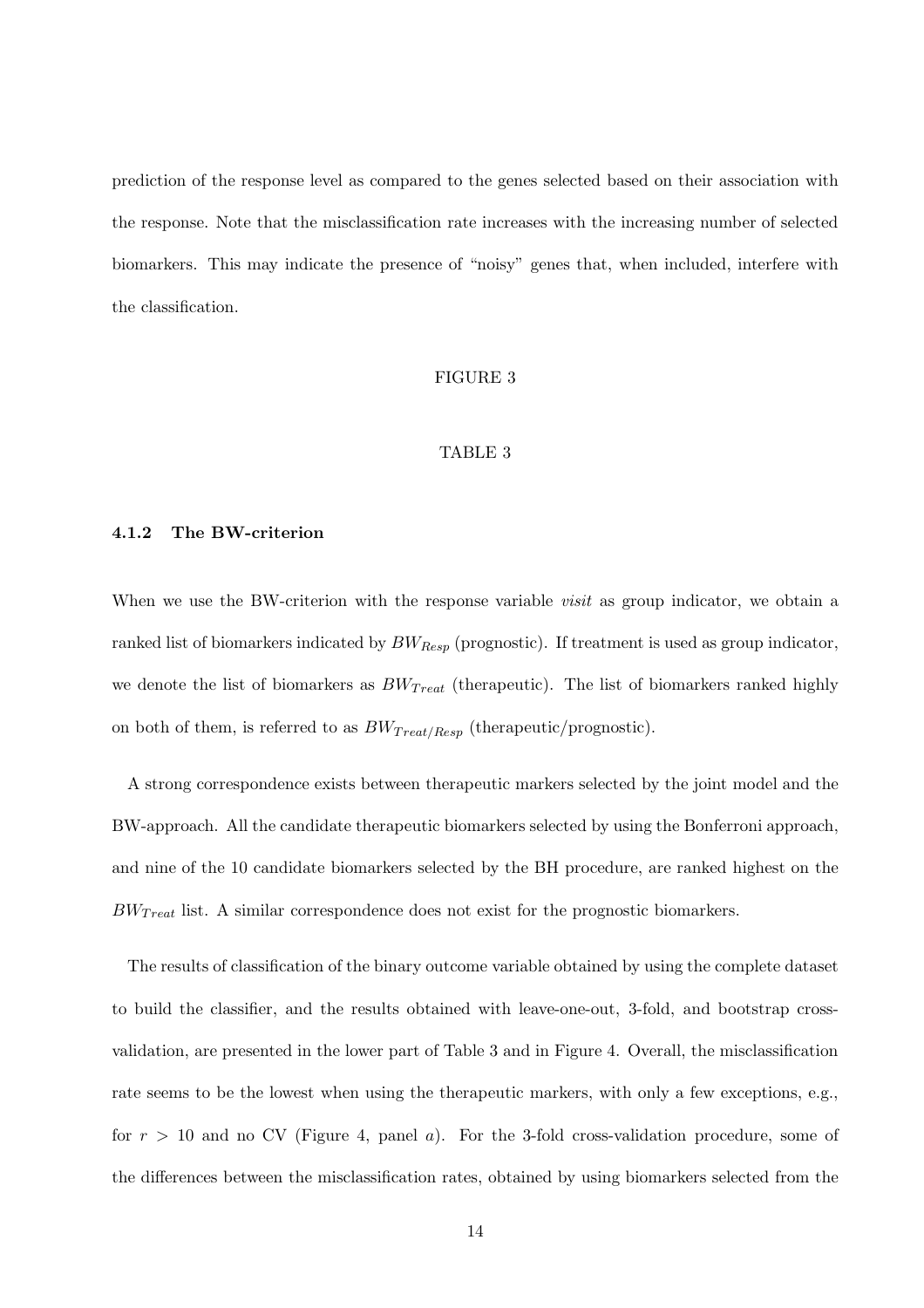$BW_{Resp}$ ,  $BW_{Treat}$ , or  $BW_{Treat/Resp}$  lists, are large. When comparing these differences with the standard error of the misclassification rates (see Table 3, section for 3-fold CV (BW-approach)), they even appear to be significant. On the other hand, the misclassification rate obtained with the bootstrap cross-validation procedure is only slightly different for the classifications based on the therapeutic, prognostic, or therapeutic/prognostic biomarkers (Figure 4, panel d).

#### FIGURE 4

#### 4.2 Toxicology Study

For the toxicology study, the researcher's interest lies in finding biomarkers for toxicity, i.e., genes that are influenced by treatment and/or are correlated with toxicity. The therapeutic and/or prognostic biomarkers will give information about the effect of the treatment on gene-expression, about the relationship between the expression levels and toxicity measures, or about the way the treatment leads to toxicity. Furthermore, we can examine the ability of all three types of biomarkers to predict the toxicity levels.

An analysis similar to the one performed for the behavioral study is conducted for the toxicology study. However, the use of the joint modeling approach is restricted to the dichotomized version of the response variable, as the current software can only handle categorical data with two classes. Furthermore, as sparseness in the data leads to convergence problems, we only use the first and the third treatment group for the joint modeling approach. We can overcome this problem by using the BW-approach.

A Fisher's exact test indicates that there is no overall treatment effect on the dichotomized response variable  $(p = 0.3034, n = 20)$ , unless we also include the animals, for which microarray data are not available  $(p = 0.0003, n = 50)$ . There is thus not enough power to detect the difference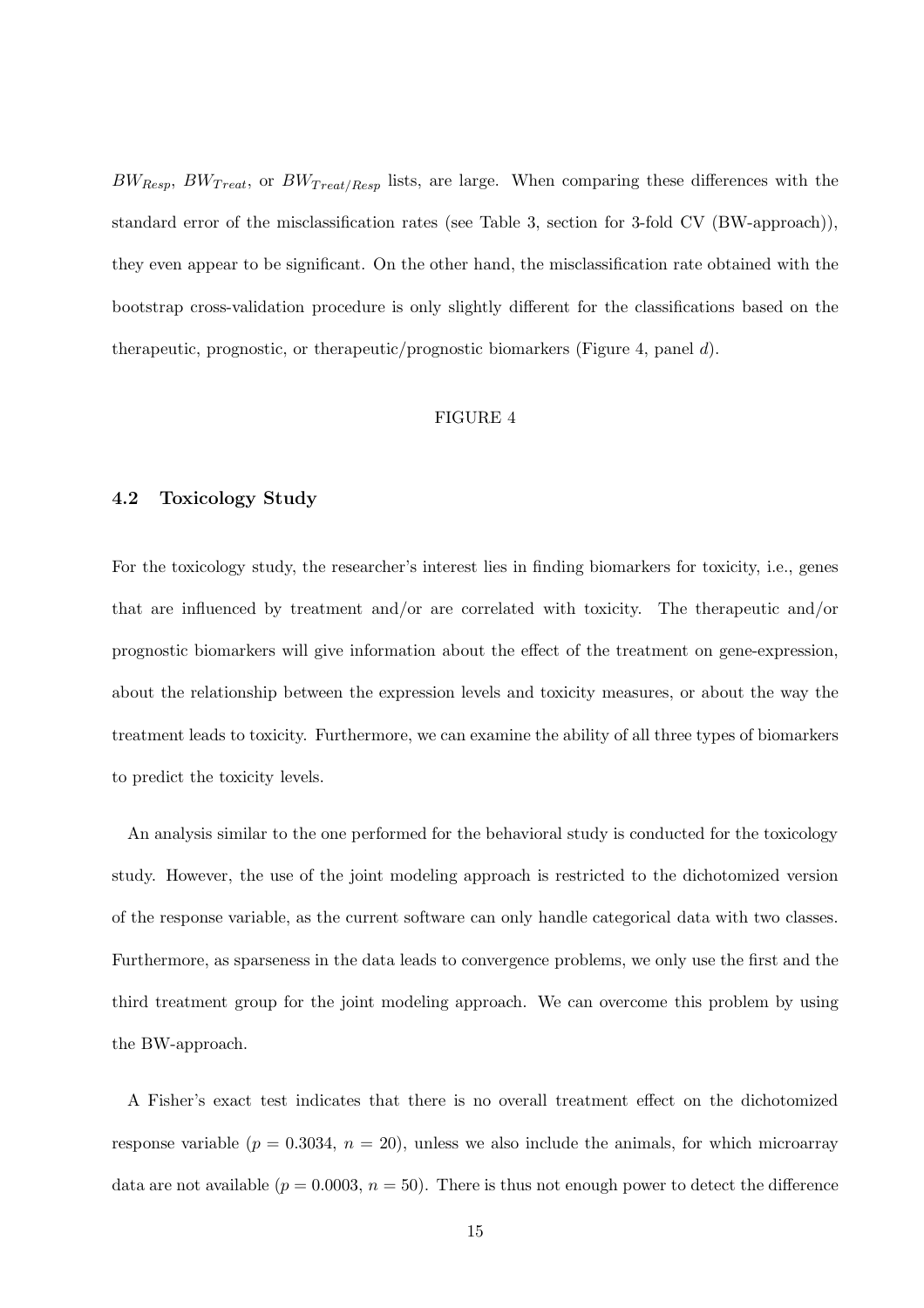between the two treatments when using the reduced dataset. The small sample size of the dataset could also be a problem for other hypothesis tests performed during the analysis.

#### 4.2.1 The Joint Modeling Approach

After fitting the joint model to the reduced dataset with the binary toxicity variable (low and high toxicity) and 10 rats from both the first and the third treatment group, we test the hypotheses to find the potential therapeutic and/or prognostic biomarkers at the 5% significance level. The null hypothesis  $H_0$ :  $\alpha_i = 0$  was rejected for 33 genes when using a t-test with the Bonferroni multiple testing procedure, while the null hypothesis for the adjusted association,  $H_0$ :  $\rho_i = 0$ , could not be rejected for any of the genes (likelihood ratio test). Using the BH procedure, we find 705 therapeutic and no prognostic genes. Using the therapeutic biomarkers selected by either the Bonferroni or BH procedure, we obtain a misclassification rate for DLDA of 35%.

As explained in Section 3.1, hypothesis testing is not always the best option when selecting genes for performing classification. The genes are, therefore, also ranked according to the value of the test statistic. Figure 5 displays toxicity versus the gene-expression level for the highest-ranked gene on each of the lists. One therapeutic gene appears to be enough to separate the treatments based on gene-expression values (Figure 5, panel  $a$ ). However, this gene is not appropriate for predicting toxicity. The prognostic biomarker is more suited for that purpose, but does not separate treatments (Figure 5, panel b). The therapeutic/prognostic biomarker separates the treatments to a certain degree and has some predictive power for toxicity (Figure 5, panel c). However, a combination of therapeutic and/or prognostic biomarkers will be required to predict toxicity with a suitable level of accuracy.

## FIGURE 5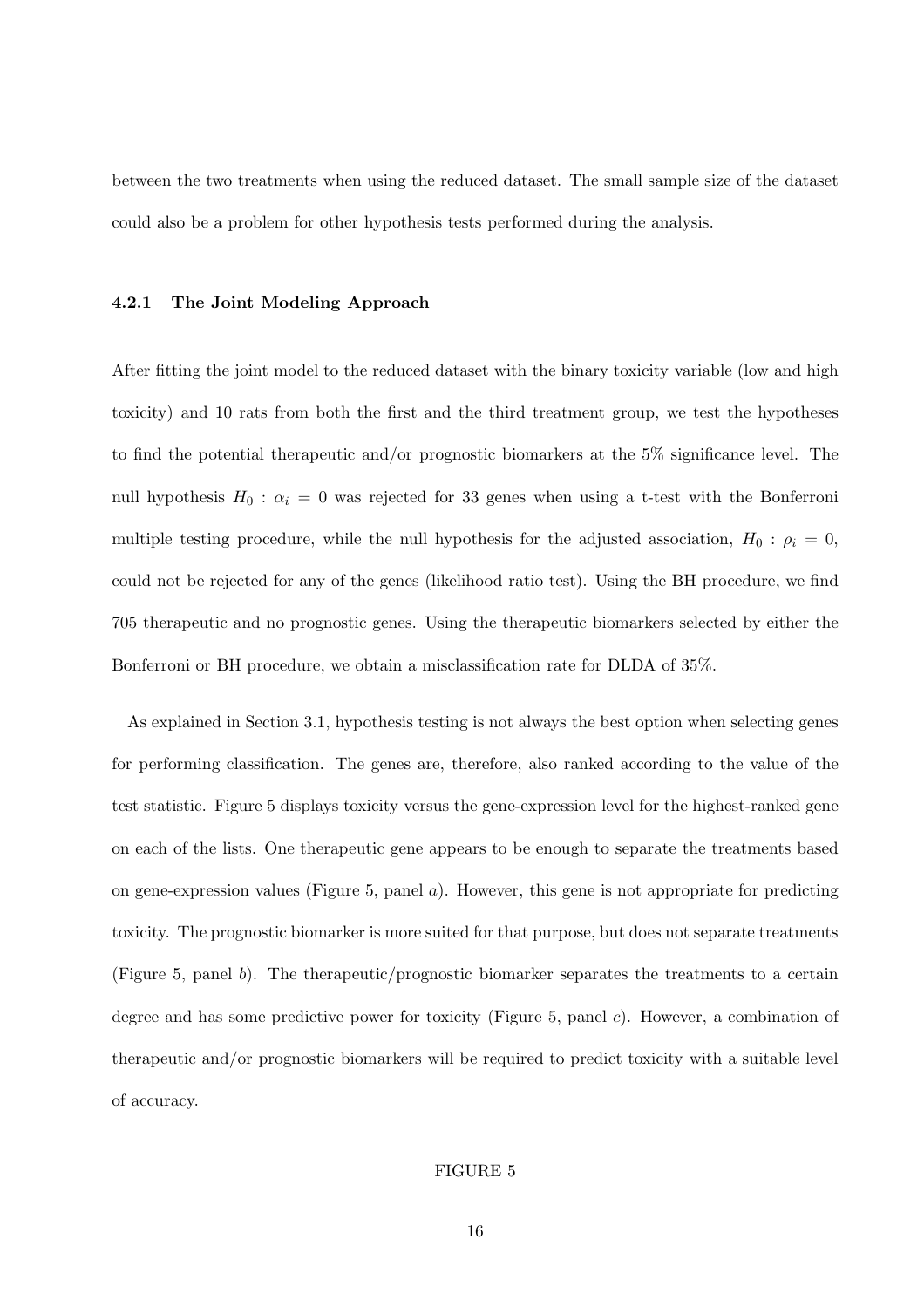Figure 6 and the upper part of Table 4 display the results of classification of the samples to the toxicity levels, using the therapeutic and/or prognostic biomarkers. Without using crossvalidation (Figure 6, panel  $a$ ), the use of the prognostic biomarkers seems to yield the lowest misclassification rate, while the opposite is true for the therapeutic markers. This is to be expected, as the observations that are predicted were also used for selecting the therapeutic and prognostic biomarkers, and for building the classifier. From the cross-validation results, it appears that the prognostic biomarkers do not always lead to the lowest classification error (Figure 6, panel b). For example, when selecting less then 10 genes, the best prediction is obtained with the therapeutic or therapeutic/prognostic biomarkers. This is in contrast with the results obtained from the analysis without cross-validation (Figure 6, panel  $a$ ). Note that in the cross-validation procedure, one particular sample, the only one belonging the "low toxicity - T3" cell of Table 2, could not be left out. Otherwise, there would be an empty cell in the dataset used for the selection of the biomarkers. However, when an empty cell occurs, the model building procedure does not converge. Therefore, we cannot use the joint modeling approach to select biomarkers based on the dataset without that particular sample.

#### FIGURE 6

#### TABLE 4

### 4.2.2 The BW-criterion

First, we discuss the analysis, in which the treatments of primary interest (T1 and T3) are included. Note that the response variable is binary, i.e., low and high levels of toxicity are considered. Ranking the genes according to the BW-ratio for the toxicity and/or treatment variable leads to the list of therapeutic and/or prognostic biomarkers. The lists are again indicated by  $BW_{Resp}$ ,  $BW_{Treat}$ , and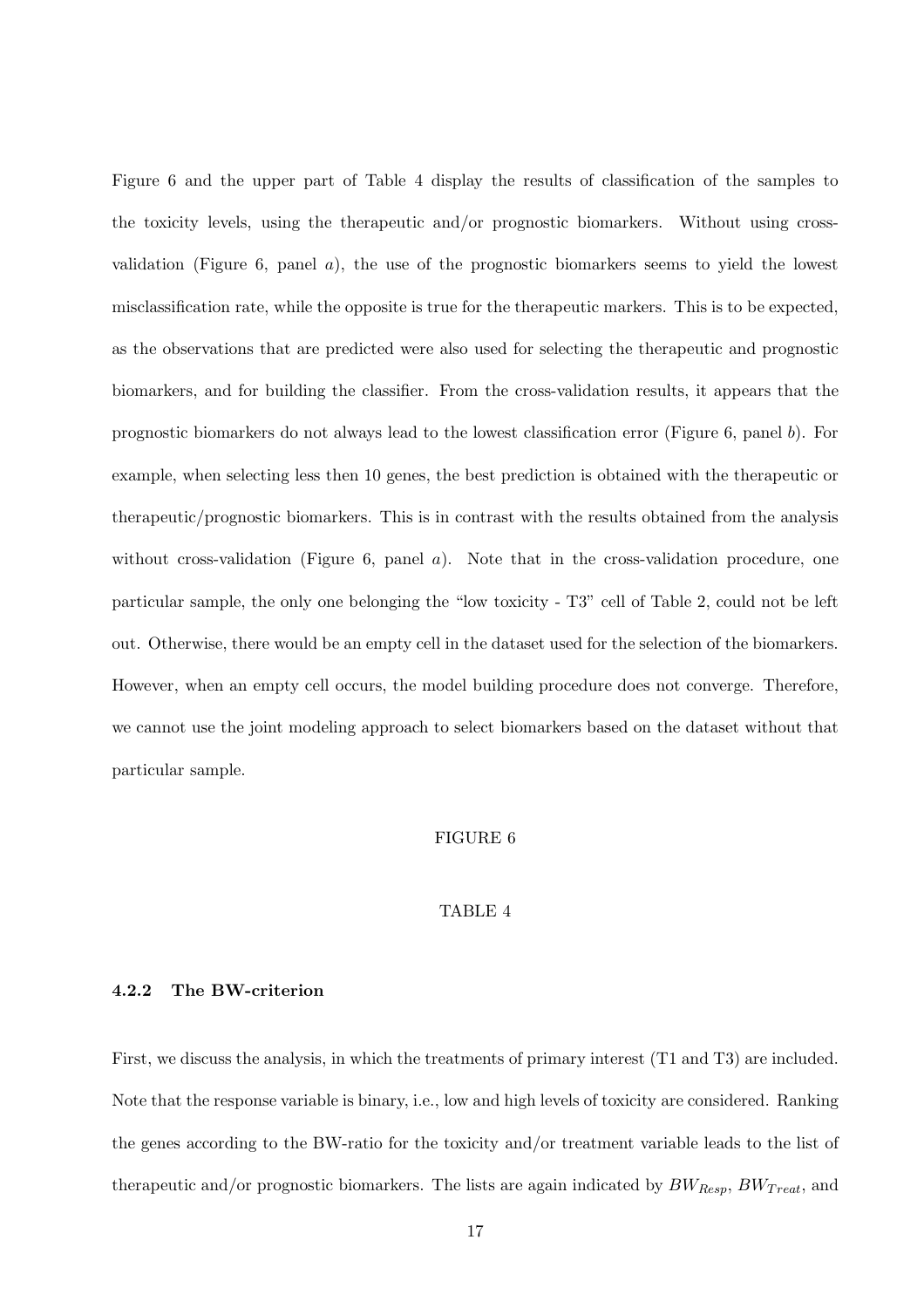$BW_{Treat/Resp}$  respectively.

In Figure 7, toxicity is plotted versus the gene-expression level for the highest ranked gene on each of the lists. Note that the therapeutic biomarker (Figure 7, panel  $a$ ) is the same gene as obtained with the joint model (see Figure 5). Also for this study, a strong correspondence exists between this type of markers selected by the model and the BW-ratio. Thirty of the 33 candidate therapeutic biomarkers selected by using the Bonferroni procedure, and 677 of the 705 candidate biomarkers obtained by using the BH procedure, are ranked the highest on the  $BW_{Treat}$  list. A similar correspondence does not apply to the prognostic biomarkers. Furthermore, the prognostic gene displayed in Figure 7 (panel b) shows a slightly better separation between toxicity levels compared to that observed for the gene selected based on the joint model (see Figure 5, panel b).

## FIGURE 7

Table 4 and Figure 8 display the misclassification rates for the different cross-validation methods. A similar conclusion can be drawn as for the modeling approach, irrespectively of whether LOOCV is used or not (Figure 8, panels a and b). The misclassification rate for the prognostic and therapeutic/prognostic biomarkers is, however, most of the times smaller, as compared to the modeling approach. Using the 3-fold cross-validation (Figure 8, panel  $c$ ), there is only a slight difference visible between the three types of biomarkers. Taking into account the estimates of the standard error, we can conclude that the small observed deviations are not statistically significant (Table 4, section for 3-fold CV (BW-approach)). However, as we are only using 2/3 of the already small collection of samples for selection of biomarkers and building a classifier, this validation method may not be the most reliable. Bootstrap cross-validation shows that the best results are obtained with the prognostic markers. But again, the observed differences are not statistically significant.

## FIGURE 8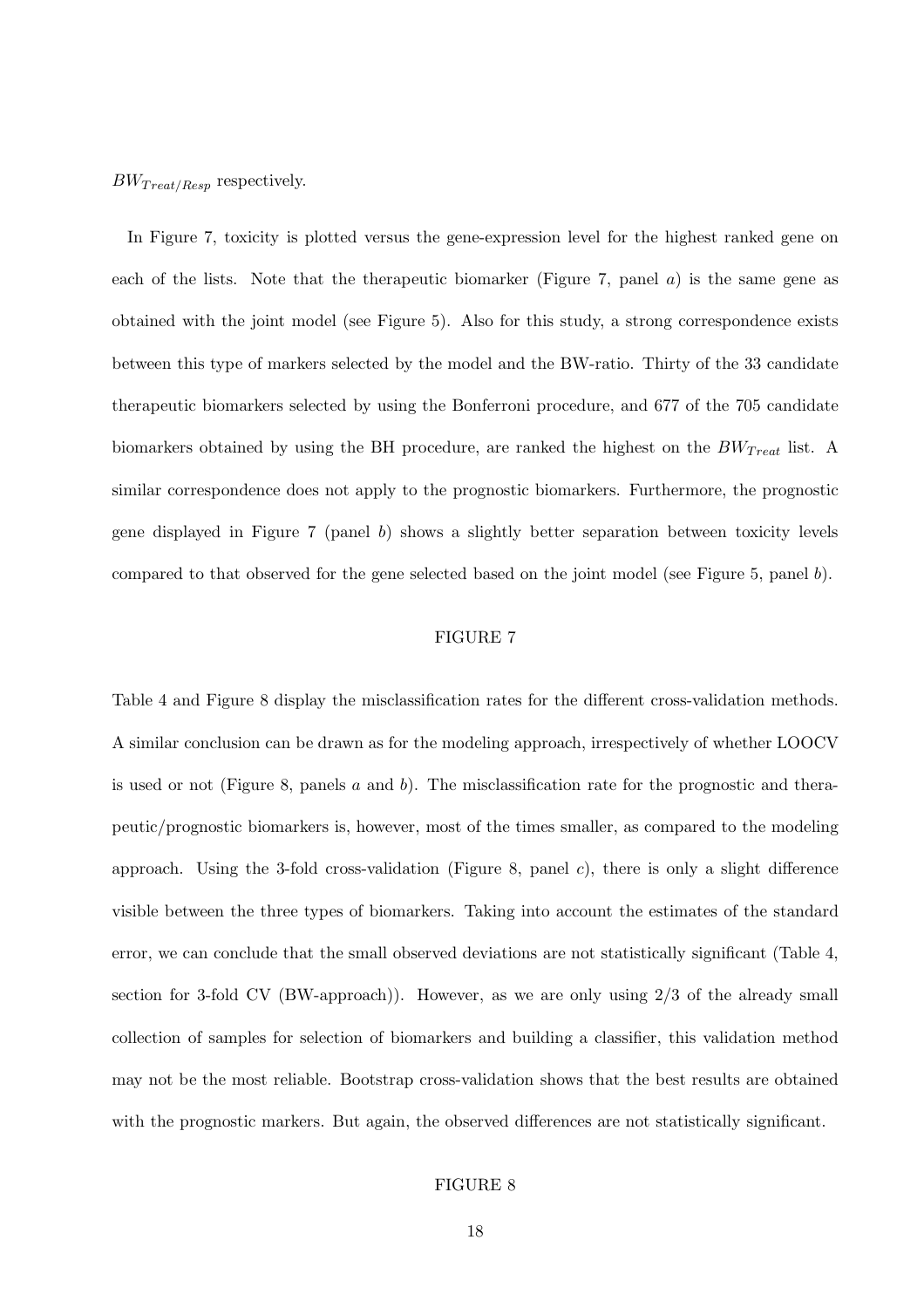As mentioned before, the BW-approach can be applied to the categorical toxicity variable with four levels and/or can include all treatment groups. Figure 9 displays the results for the analysis using the dichotomized toxicity response (panel a) and the categorical toxicity response (panel b). In both analysis, all four treatment groups were used. Note that the misclassification rate for the categorical response is higher than that for the binary response. This is most likely caused by the large number of empty cells in Table 2. For this reason, the bootstrap cross-validation method is not applied here. When the data are sparse, drawing bootstrap samples with enough distinct observations for every category is not possible.

A second pattern, which can be observed from panel b of Figure 9, is that none of the biomarkers (prognostic, therapeutic, therapeutic/prognostic) can be identified as the best biomarker for classification.

#### FIGURE 9

## 4.3 Stability of the Gene Selection Process

To get an understanding of why the treatment related genes can lead to a better prediction of the response level, we investigate the consistency of the lists of prognostic, therapeutic, and therapeutic/prognostic biomarkers. We focus on the BW-approach, as the latter generally leads to better results compared to the joint modeling approach. For each of the two studies, we create two new datasets by each time leaving out one observation at random. We then select the different types of biomarkers using the BW-approach and compare the thus obtained lists of genes between the two datasets. The ratio, the number of genes appearing in the top  $r$  of the gene lists for both datasets divided by  $r (r=2, 5, 10, 20, 40, 200, 500 \text{ or } 1000)$ , is calculated for the three types of biomarkers for both the behavioral and toxicology study. The whole process is repeated 100 times and the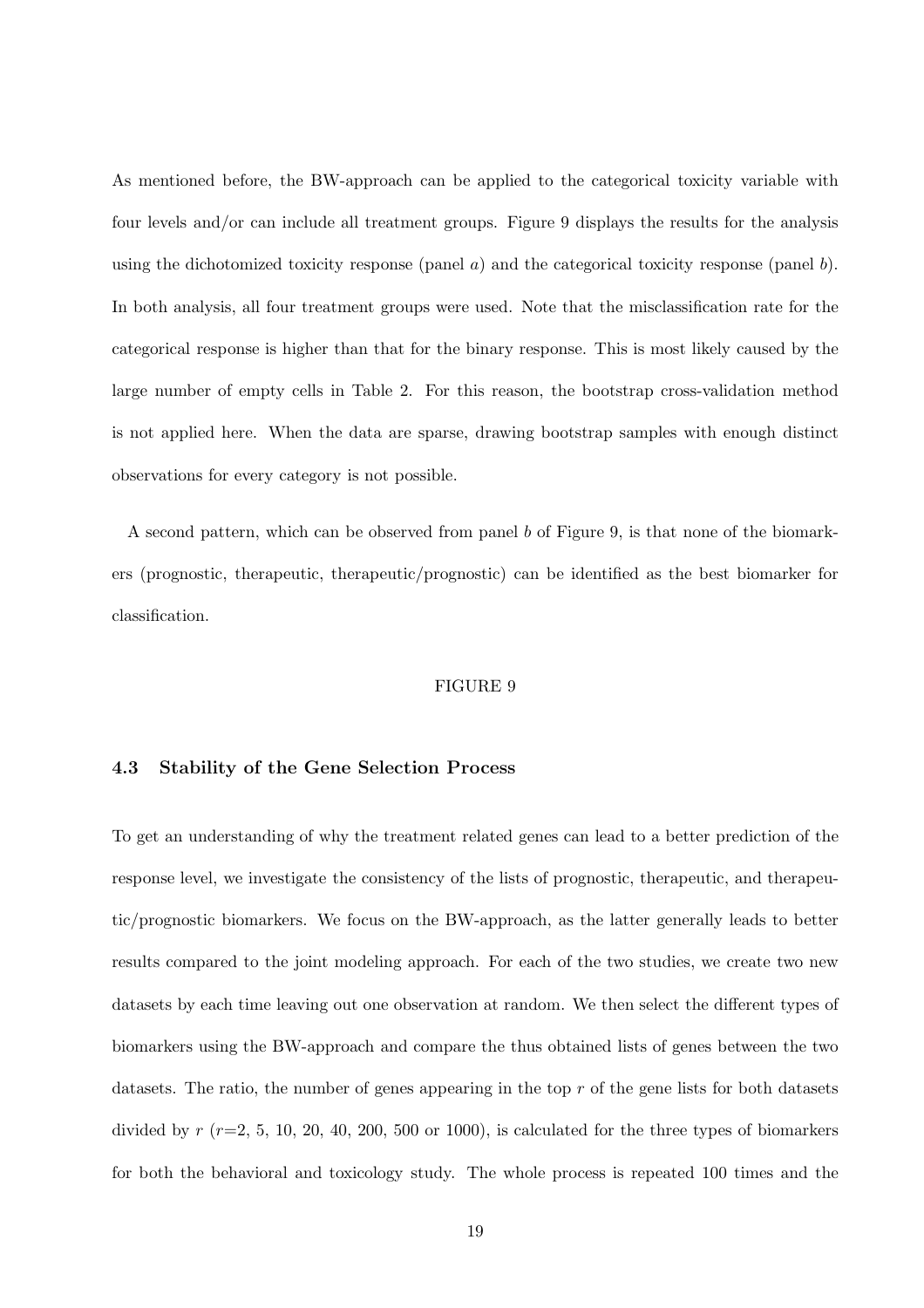average of the ratio is displayed in Figure 10. For the behavioral study, it is clear that, when the number of selected biomarkers is smaller than 20, more genes are found in common for the lists of therapeutic and therapeutic/prognostic biomarkers compared to the list of prognostic biomarkers. When r becomes larger, the difference disappears and the average ratio stabilizes around 0.8. The difference still exists for the toxicology study between the therapeutic and prognostic biomarkers, but is less outspoken for the prognostic versus the therapeutic/prognostic biomarkers.

#### FIGURE 10

# 5 Discussion

The modeling approach for the binary case, presented in this paper, is a direct extension of the joint model for gene-expression levels and a continuous response variable considered by Lin et al. (2010). Adapting the existing method seemed to be the most logical first step. However, we have also shown that it is not necessarily the best method for categorical (binary) data, as the technique has limitations. The joint model can only be applied to binary response variables. Furthermore, sparseness in the data can lead to problems with the convergence of the model. The issue has been observed in the toxicology study.

While hypothesis testing provides a clear decision rule to decide which genes can serve as biomarkers, it is often too restrictive. For instance, for the optimal choice of  $r$  (i.e. the number of biomarkers, leading to the lowest misclassification rate for a certain method/type of biomarker), a smaller misclassification rate can be obtained based on the prognostic and/or therapeutic biomarkers selected by the ranking-based approach compared to those found by hypothesis testing. On the other hand, the question remains how to choose the optimal number of biomarkers to use for classification.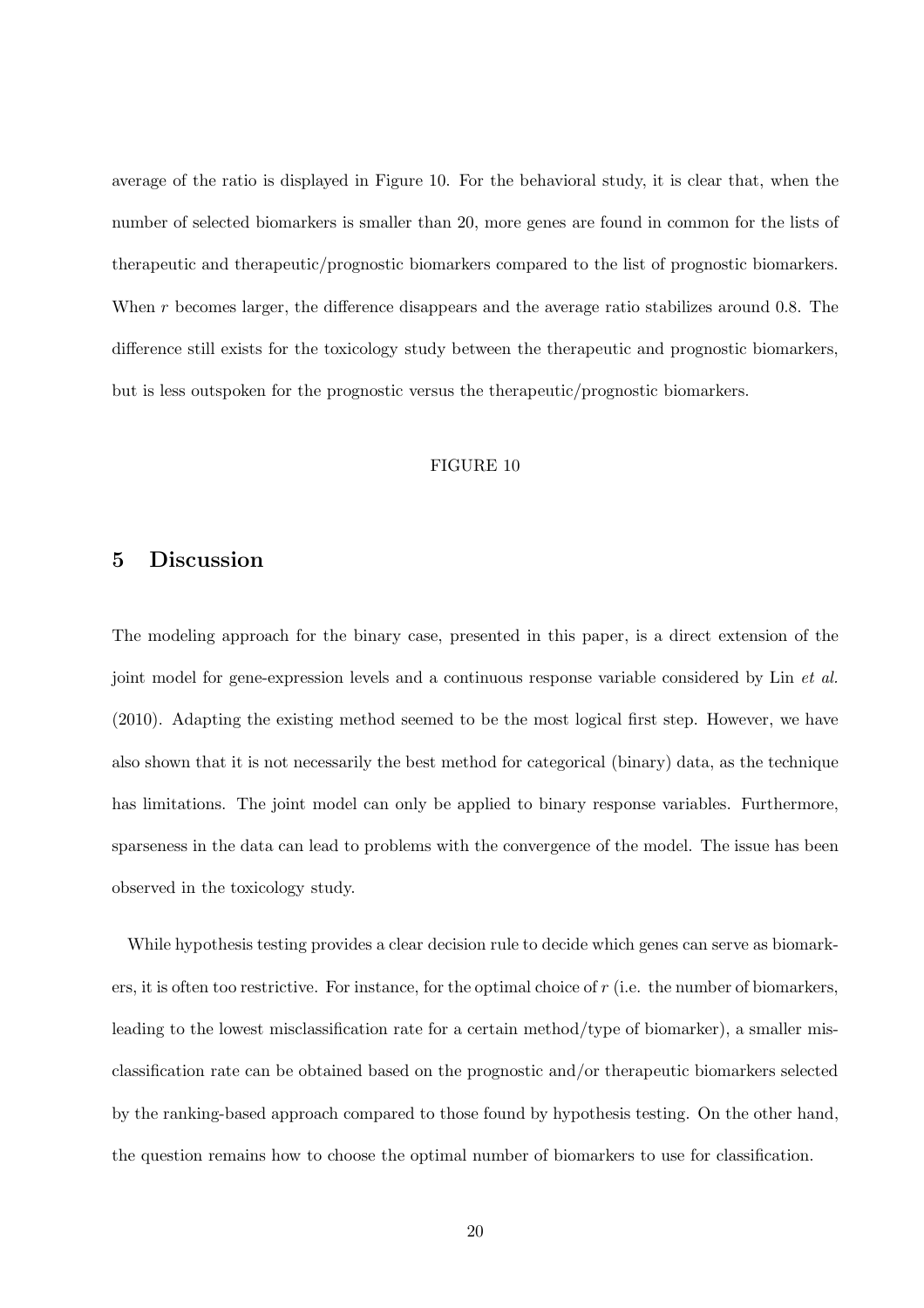The BW-criterion, which can be applied to categorical data with more than two categories, is introduced as an alternative to the modeling technique. There is a strong correspondence between the joint modeling and the BW-approach, with regard to the selection of therapeutic biomarkers. They lead to similar results in both the behavioral and toxicology study. For both methods, the ranking of the genes is obtained by using a form of a t-statistic (BW-ratio for two groups reduces to a t-statistic). However, for joint model, this test statistic is subject to the correlation between the gene-expression and the response. It is therefore expected that the aforementioned correspondence between the two methods depends on the size of this correlation. For the two studies considered in this article, we could not reject the null hypothesis that the correlation is zero for any of the genes. This indicates that the correlation, if it exists, is very small, and it thus explains the equivalence of the two methods regarding the therapeutic biomarkers.

For the joint modeling approach in a binary setting, the definition of a prognostic biomarkers is not straightforward. It is focused on a linear relationship between the gene-expression and a latent continuous outcome variable underlying the observed binary variable, after correction for treatment. We therefore consider an alternative definition of a prognostic biomarker for a binary response variable. We look at the ability of the gene to separate the samples between the levels of the response variable. For this, we use the BW-ratio as a criterion, with the response variable as the group indicator.

The sample sizes of the case studies made available to us by the pharmaceutical industry, are small. Due to the cost price of microarrays, this is a common problem in early drug development studies. As a results, we might lack the power to detect potential biomarkers through hypothesis testing. However, when biomarkers are selected using a ranking-based approach rather than determined by hypothesis testing, we can always select the top  $r$  genes that lead to the lowest misclassification rate. Furthermore, when computationally possible, we can apply bootstrap cross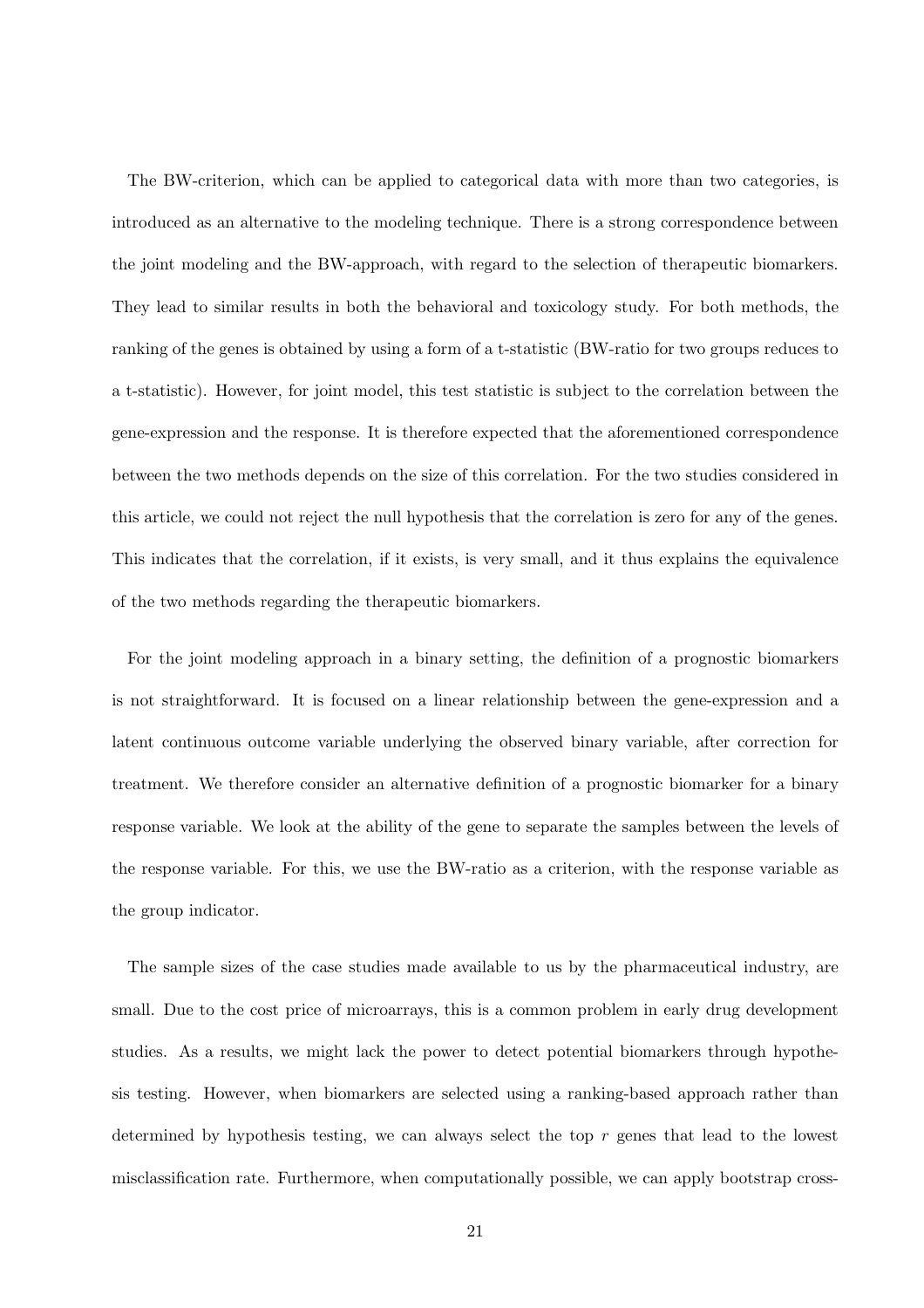validation. According to Fu et al. (2005), the method performs well with samples of sizes as small as 16.

Another consequence of the small sample size of the toxicology study, is the high misclassification rate observed, especially when classifying the samples to four toxicity levels. While we have demonstrated that the method can, in principle, be applied to categorical response variables with more than two levels, we do not recommend it when the number of observations per cell is as small, as it is in the case of the toxicology study.

When the data are used for selecting biomarkers, building the classifier, and predicting the outcome, the lowest misclassification rate is often obtained for genes selected based on  $BW_{Resp}$ , while the highest misclassification rate usually occurs when using  $BW_{Treat}$ . This is to be expected, because  $BW_{Resp}$  selects genes that best classify the samples of that particular dataset to the levels of the response variable. It is therefore true in general. However, when using a more suitable method to estimate the misclassification rate, like a cross-validation approach, we have seen in the behavioral study that the best results are not always obtained when using  $BW_{Resp}$ . The genes with expression values associated with treatment, or both treatment and the response, often lead to a better prediction of the response level of a new sample. This occurrence can most likely be attributed to the following two observations. For the behavioral study, the response is strongly related to the treatment. Furthermore, we have found that the selection of treatment-related, or both treatment- and response-related genes is more stable compared to the selection of genes only related to the response. In studies that show these similar characteristics, we thus expect to see similar results.

For the toxicology study, the number of significant therapeutic biomarkers is much larger when using the BH multiple testing procedure, as compared to the Bonferroni method. This is not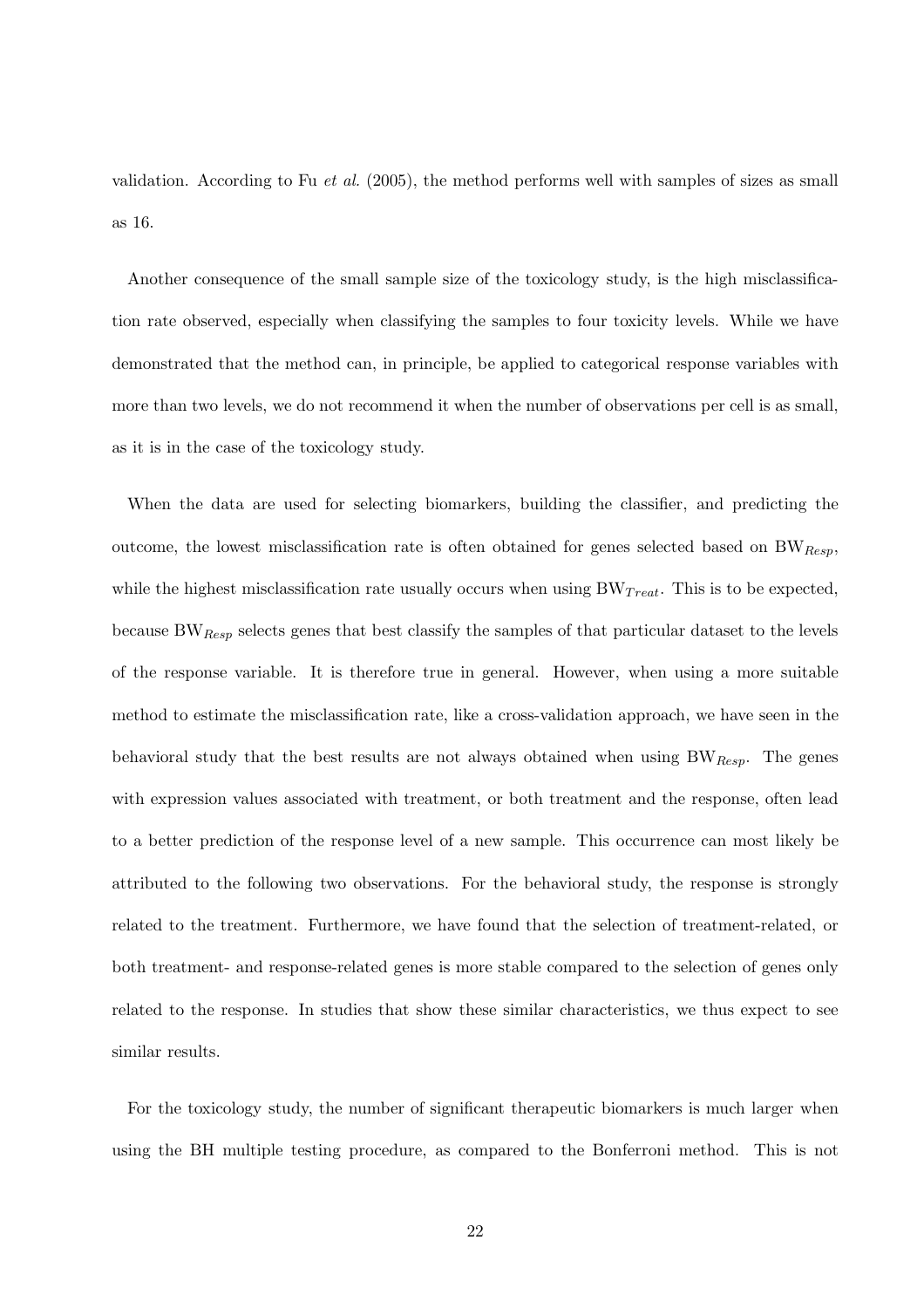unusual, since the latter controls the FWER, while the BH procedure only offers weak control over the FWER (Benjamini and Hochberg, 1995). However, the inclusion of the larger set of biomarkers in the classification procedure, selected using the BH method as compared to the Bonferroni method, has no effect on the estimated misclassification rate, which is in both cases  $35\%$ . This appears to be the lowest obtainable misclassification rate based on the potential therapeutic markers (see Figure 8, panel a). Thus, adding more biomarkers does not increase the information for classification.

#### Concluding Remarks

Typical biomarker experiments involve only gene-expression measurements and a response variable. We present an analysis for a more complicated situation, with also a treatment variable. The outcome in question is categorical (binary). Two distinct approaches are considered for biomarker selection. First, we extend the joint model used for a continuous response to the binary case. While the method works under certain conditions, it has several limitations in the binary setting and is computationally intensive. We therefore consider another approach, based on the BW-criterion. This method works for binary data, but can also be applied to a categorical outcome variable with more than two levels.

Both methods lead to the identification of subgroups of genes (potential biomarkers) related to treatment, response, or both. We are thus able to detect genes that can indicate treatment effect (therapeutic) and/or can discriminate between the response levels (prognostic). However, the potential biomarkers obtained with the BW-approach lead in general to a lower misclassification rate compared to those obtained with the joint modeling approach. Furthermore, using the information regarding the treatment that was administered, or combining the information available on both treatment and response, can sometimes increase the predictive power of the method and reduce the number of biomarkers necessary for a good prediction. In summary, the methods presented in the paper can form a tool for the pharmaceutical industry for biomarker detection and prediction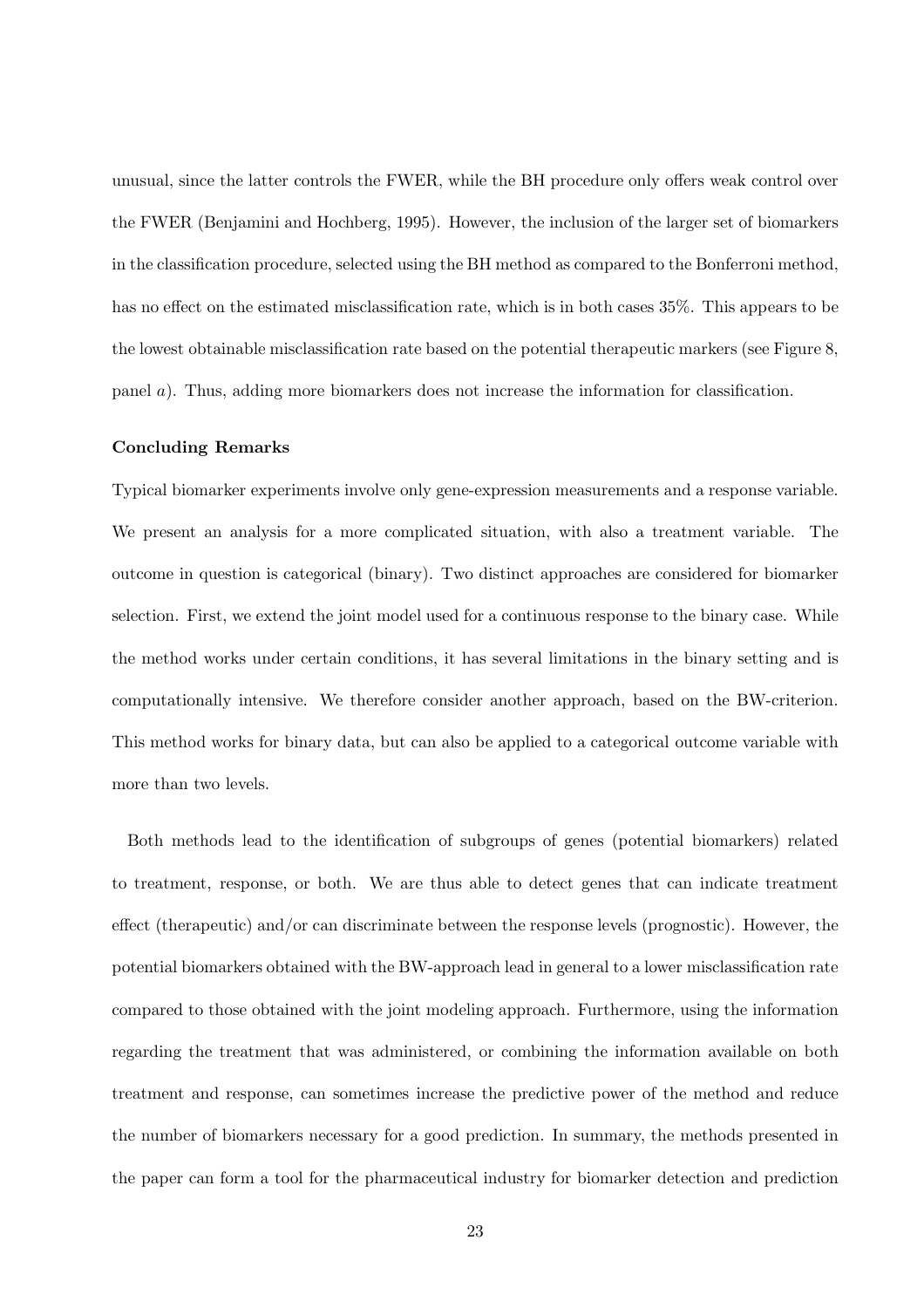of response levels by using information from functional genomic experiments.

# Acknowledgment

We gratefully acknowledge support of the IAP research network P6/03 of the Belgian Government (Belgian Science Policy).

# References

- Amaratunga, D., Cabrera, J. (2004) Exploration and Analysis of DNA microarray and protein array data. Hoboken, NJ: Wiley-Interscience-John Wiley and Sons, Inc.
- Bair, E., Hastie, T., Paul, D., Tibshirani, R. (2006). Prediction by supervised principlal components. The Journal of the American Statistical Association 101, 119–137.
- Benjamini, Y., Hochberg, Y. (1995). Controlling the false discovery rate: a practical and powerful approach to multiple testing. Journal of the Royal Statistical Society, Series B 57(1), 289–300.
- Biomarkers Definitions Working Group (2001). Biomarkers and surrogate endpoints: preferred definitions and conceptual framework. Clinical Pharmacology and Therapeutics 69, 89-95.
- Burzykowski, T., Molenberghs, G., Buyse, M. (2005). The evaluation of surrogate endpoints. New York: Springer.
- Buyse, M., Molenberghs, G. (1998. The validation of surrogate endpoints in randomized experiments. Biometrics 54, 186–201.
- Dudoit, S., Fridlyand, J., Speed, T.P. (2002). Comparison of discrimination methods for the clas-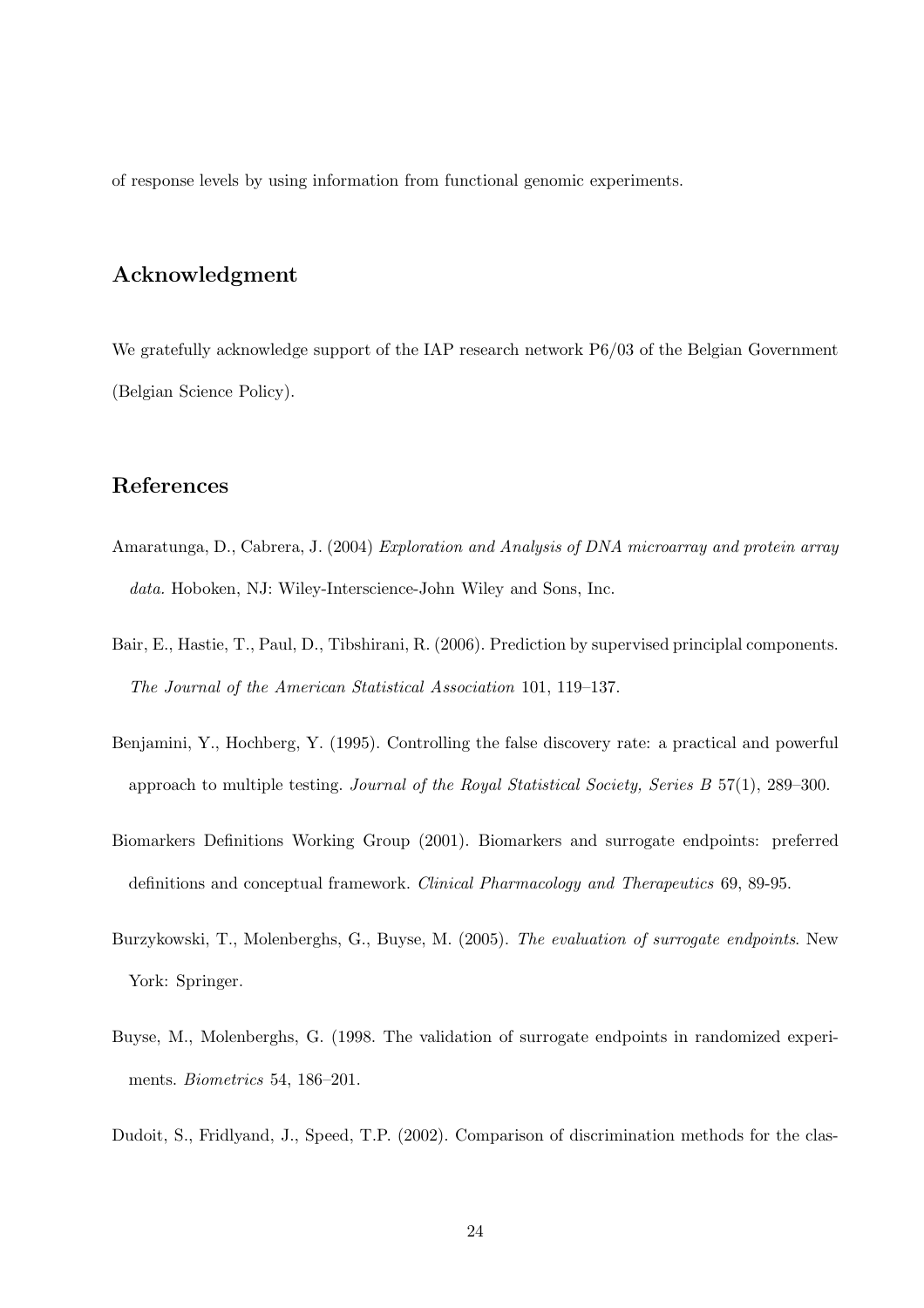sification of tumors using gene-expression data. Journal of the American Statistical Association 97(457), 77-87.

- Efron, B. and Tibshirani, R. (1993). An Introduction to the Bootstrap. London: Chapman and Hall.
- Efron, B. and Tibshirani, R. (1997). Improvements on cross-validation: the .632+ bootstrap method. Journal of the American Statistical Association 92, 548-560.
- Fu, W.J., Carroll, R.J., Wang, S., (2005). Estimating misclassification error with small samples via bootstrap cross-validation. Bioinformatics 21(9), 1979–1986.
- Lesko, L.J., Atkinson, A.J. (2001). Use of biomarkers and surrogate endpoints in drug development and regulatory decision making: Criteria, validation, strategies. Annual Review of Pharmacology & Toxicology 41, 347–366.
- Lin, D., Shkedy, Z., Molenberghs, G., Goehlmann, H., Talloen, W., Bijnens, L. (2010) Selection and Evaluation of Gene-specific Biomarkers in Pre-clinical and Clinical Microarray Experiments. Online Journal of Bioinformatics (accepted for publication).
- Molenberghs, G., Verbeke, G. (2005). Discrete Longitudinal Data. New York: Springer-Verlag.
- Nguyen, D.V., Rocke, D.M. (2002). Parrial least square proportional hazard regression for aplication to DNA microarray survival data. Bioinformatics 18(12), 1625–1632.
- Renard, D., Geys, H., Molenberghs, G., Burzykowski, T., Buyse, M. (2002) Validation of surrogate endpoints in multiple randomized clinical trials with discrete outcomes. Biometrical, 44, 921–935.
- SAS Institute, Inc. (2004) The GLIMMIX Procedure (Experimental). Cary, NC: SAS Institute, Inc.
- Szechtman, H., Eckert, M.J., Tse, W.S. Boersma, J.T., Bonura, C.A., McClelland, J.Z., Culver,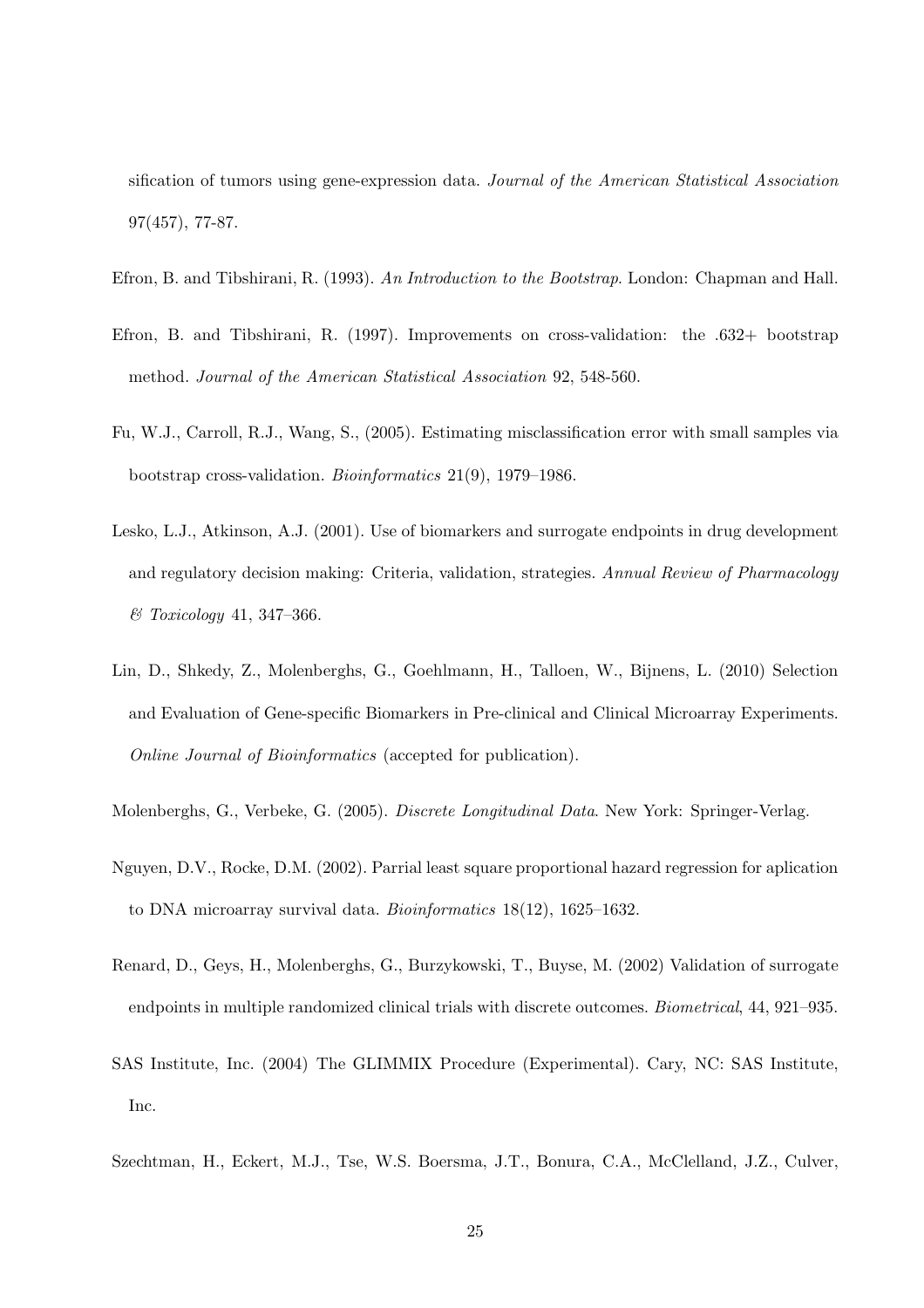K.E., Eilam, D. (2001). Compulsive checking behavior of quinpirole-sensitized rats as an animal model of Obsessive-Compulsive Disorder (OCD): form and control. BMC Neuroscience 2, Art.4.

- Tan, Y., Shi, L., Hussen, S.M., Xu, J., Tong, W., Frazier, J.M., Wang, C. (2006). Integrating time course microarray gene-expression profiles with cytotoxicity for identification of biomarkers in primary rat hepatocytes exposed to cadmium. Bioinformatics 22(1), 77–87.
- Tilahun, A., Lin, D., Shkedy, Z., Geys, H., Alonso, A., Peeters, P., Talloen, W., Drinkenburg, W., Ghlmann, H., Gorden, E., Bijnens, L., Molenberghs, G. (2010). Genomic Biomarkers for Depression: Feature-Specific and Joint Biomarkers. Statistics in Biopharmaceutical Research, ahead of print.
- Van Sanden, S., Lin, D., Burzykowski, T. (2007). Performance of classification methods in a microarray setting: a simulation study. Biocybernetics and Biomedical Engineering 27(3), 15–28.

# Appendix: Computational Issues

## The Joint modeling Approach

Recent software developments have made it possible to jointly model two or more response variables, even if they do not have the same distributions. These features have been implemented, e.g., in the GLIMMIX procedure in SAS 9.1 (SAS Institute, 2004; Molenberghs et al., 2005). The correlation between the measurements of the response variables is modeled directly by the specification of the covariance matrix  $\Sigma$  of the residuals, specified in equation (3). In GLIMMIX, this is done by the random statement discussed below.

The combination of normal and multinomial response variables has not been included in the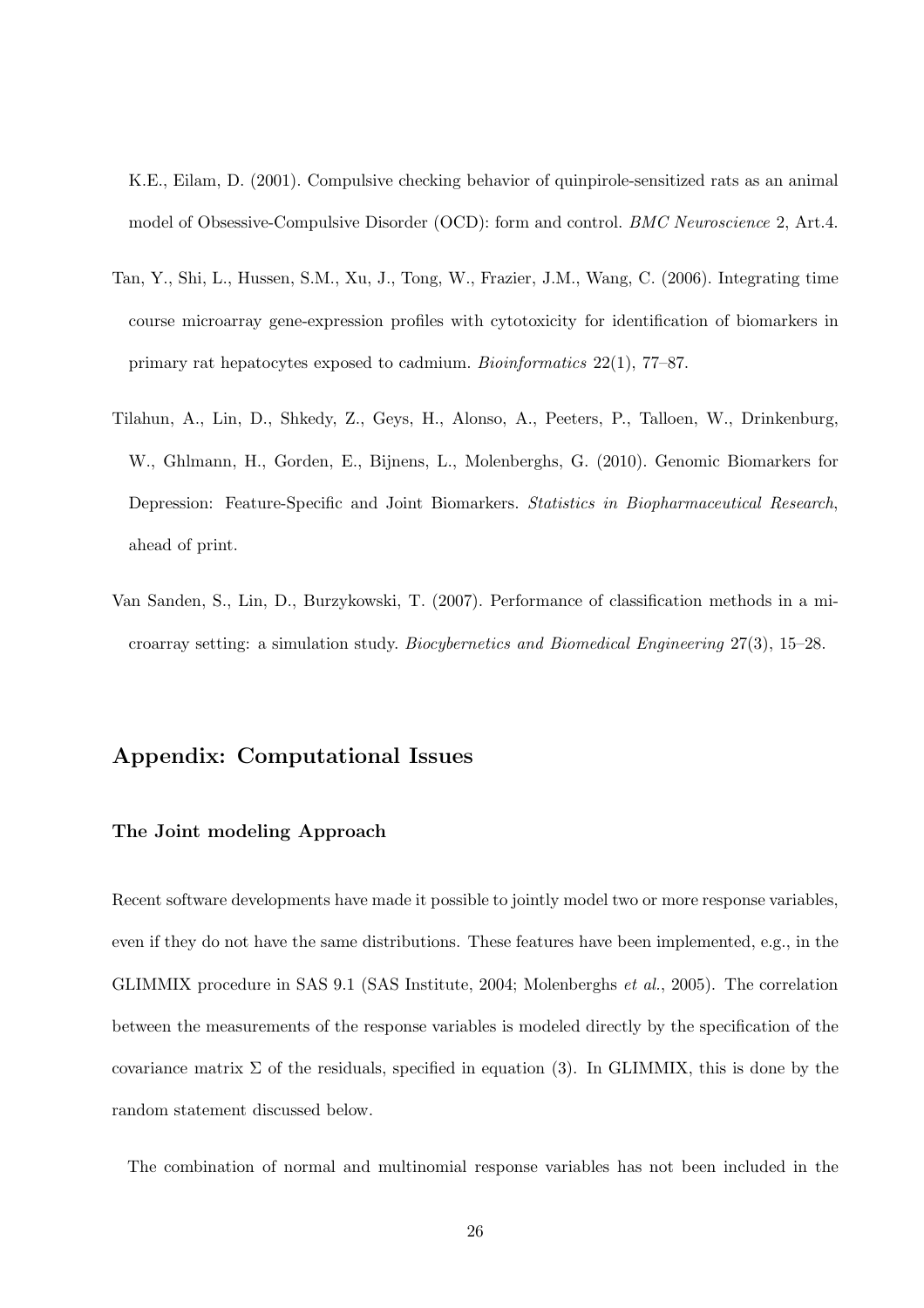procedure. It is, however, possible to jointly model normal and binary data.

To use the GLIMMIX procedure for multiple responses, the data have to be transformed from the multivariate (responses in separate variables) to the univariate form (responses combined in one variable). An additional variable is needed to indicate the distribution of a particular response. The code to adjust the data is given below:

```
data dataset;
length dist $7;
set dataset;
response=resp;
dist = "Binary";
link = "PROBIT";
output;
response=geneexpres;
dist = "Normal";
link = "ID";
output;
run;
```
To fit the gene-specific joint model presented in equation (3), the following GLIMMIX statement is used:

```
*The full model;
```

```
proc glimmix data=dataset;
```

```
class dist treat animal;
```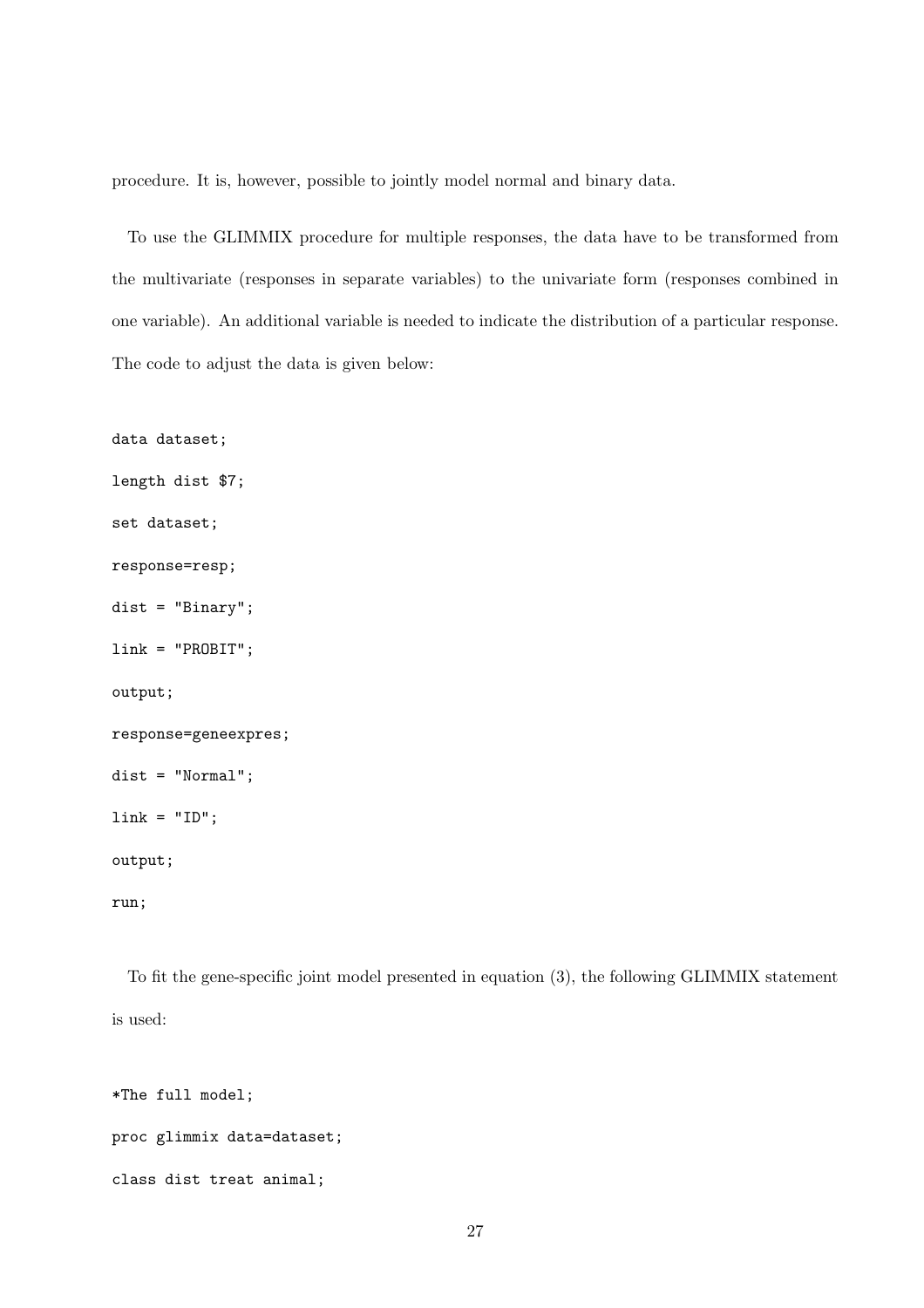```
model response(event=FIRST) = dist dist*treat/noint s
dist=byobs(dist);
random _residual_ / subject=animal type=chol;
run;
```
Note that the covariance matrix, given in equation (2), is specified using the random statement random residual / subject=animal type=chol;

The result of the hypothesis test for a treatment effect on gene-expression can be found in the output. To perform the likelihood ratio test for the adjusted association, we also have to fit the reduced model, which assumes a covariance equal to zero between the response and the geneexpression. Hence, we adjust the random statement and specify a diagonal covariance matrix by using the option "type=un(1)". The likelihood ratio test, carried out for these two models, determines if the hypothesis, adjusted association equal to zero, can be rejected. The SAS code for the reduced model is given below:

```
*The reduced model;
proc glimmix data=dataset;
class dist treat animal;
model response(event=FIRST) = dist dist*treat/noint s
dist=byobs(dist);
random _residual_ / subject=animal type=un(1);
run;
```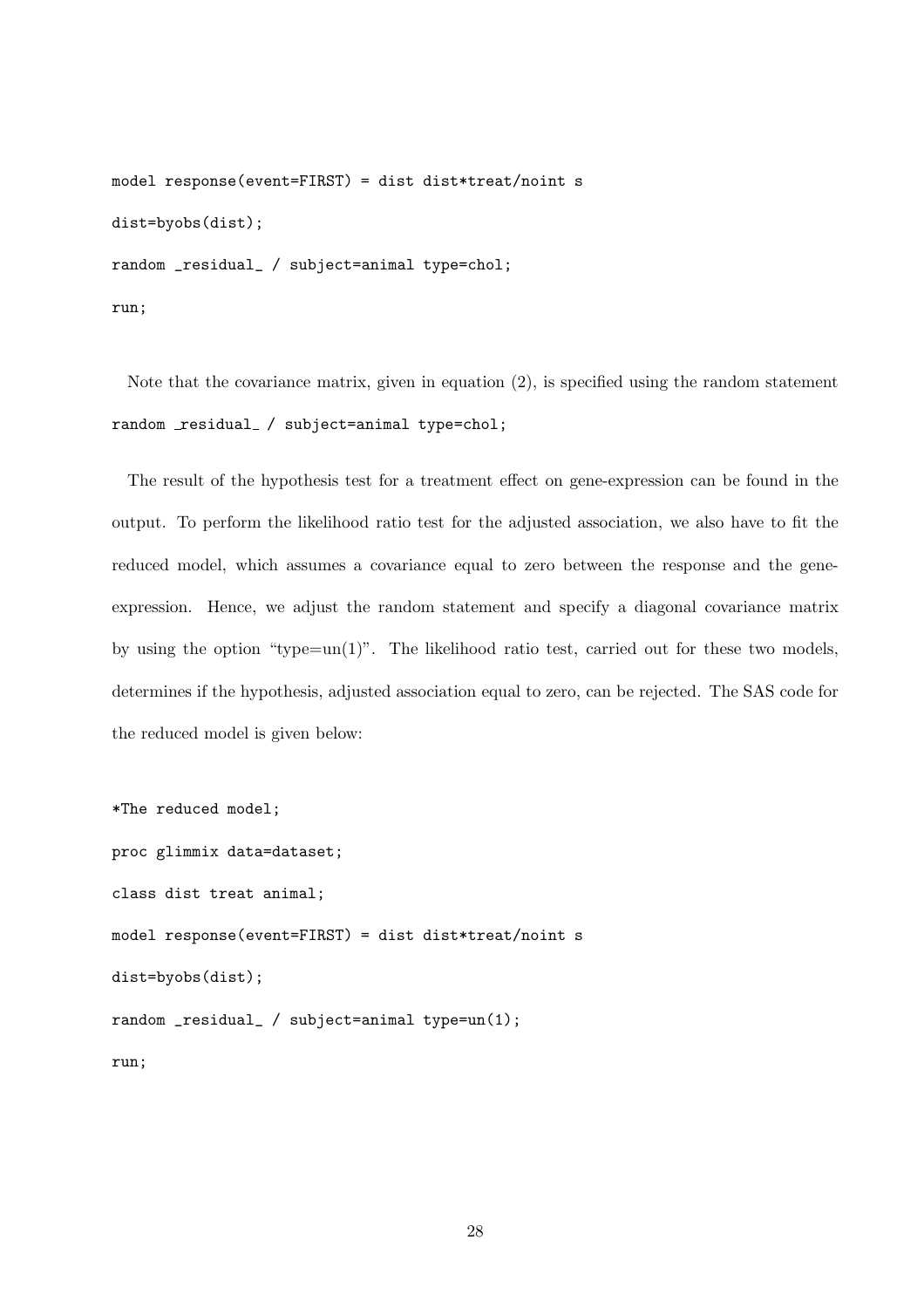# The BW-criterion

The BW-approach and the classification procedure are implemented in R. Existing R functions can be used, namely stat.bwss from the sma package to obtain the BW-ratio and stat.diag.da from that same package to perform DLDA.

# Tables legends

Table 1: Frequency table for the binary outcome in the behavioral study.

- Table 2: Number of rats with different toxicity levels for the toxicology study.
- Table 3: Mean misclassification rate (standard error) for classification to the dichotomized response variable of the behavioral study. The upper part of the table contains the results for therapeutic and/or prognostic biomarkers obtained by the joint modeling approach, while the lower part presents the results for  $BW_{Resp}$ ,  $BW_{Treat}$  and  $BW_{Treat/Resp}$ . (CV: cross-validation, LOOCV: leave-one-out cross-validation, BCV: bootstrap cross-validation).
- Table 4: Mean misclassification rate (standard error) for classification to the dichotomized response variable of the toxicology study. The upper part of the table contains the results for therapeutic (comparison between T1 and T3) and/or prognostic biomarkers obtained by the joint modeling approach, while the lower part presents the results for  $BW_{Resp}$ ,  $BW_{treat}$  and  $BW_{Treat/Resp}$ . (CV: cross-validation, LOOCV: leave-one-out cross-validation, BCV: bootstrap cross-validation).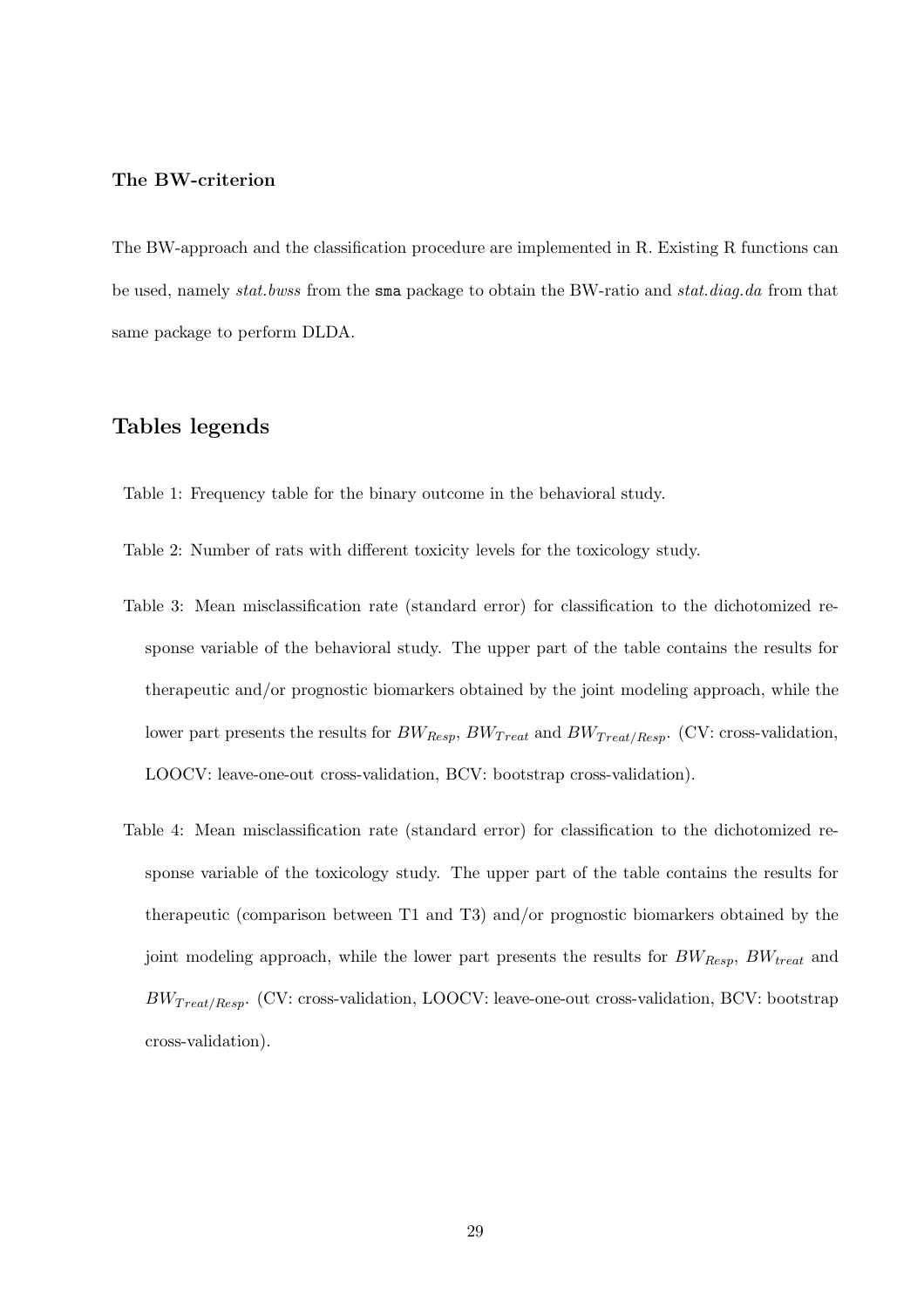# Figure legends

- Figure 1: Diagrams of different types of biomarker experiments. X, Z, and Y represent, respectively, gene-expression data, treatment, and clinical endpoint. Panel a: biomarker experiment to study the association between gene-expression and the response; Panel b: biomarker experiment to study the effect of a treatment on the gene-expression and the response, and to study the association between the gene-expression and the response.
- Figure 2: Scatterplot of the response versus gene-expression for different types of genes. The data are simulated. The vertical lines indicate a possible gene-expression value that can be used as a threshold to separate between treatment groups (dotted) or response levels (full).
- Figure 3: Mean misclassification rate for the response, using therapeutic and/or prognostic biomarkers obtained by the joint model for gene-expression and the dichotomized response variable of the behavioral study.
- Figure 4: Mean misclassification rate for the dichotomized response variable of the behavioral study, using therapeutic and/or prognostic biomarkers obtained with the BW-approach.
- Figure 5: Toxicity versus gene-expression level for the highest ranked therapeutic, prognostic, and therapeutic/prognostic biomarkers, respectively.
- Figure 6: Mean misclassification rate for toxicity, using therapeutic (comparison between T1 and T3) and/or prognostic biomarkers obtained by the joint model for gene-expression and the dichotomized response variable of the toxicology study.
- Figure 7: Toxicity versus gene-expression level for highest ranked genes on the  $BW_{Treat}$ ,  $BW_{Resp}$ and  $BW_{Treat/Resp}$  lists, respectively.

Figure 8: Mean misclassification rate for the dichotomized response variable of the toxicology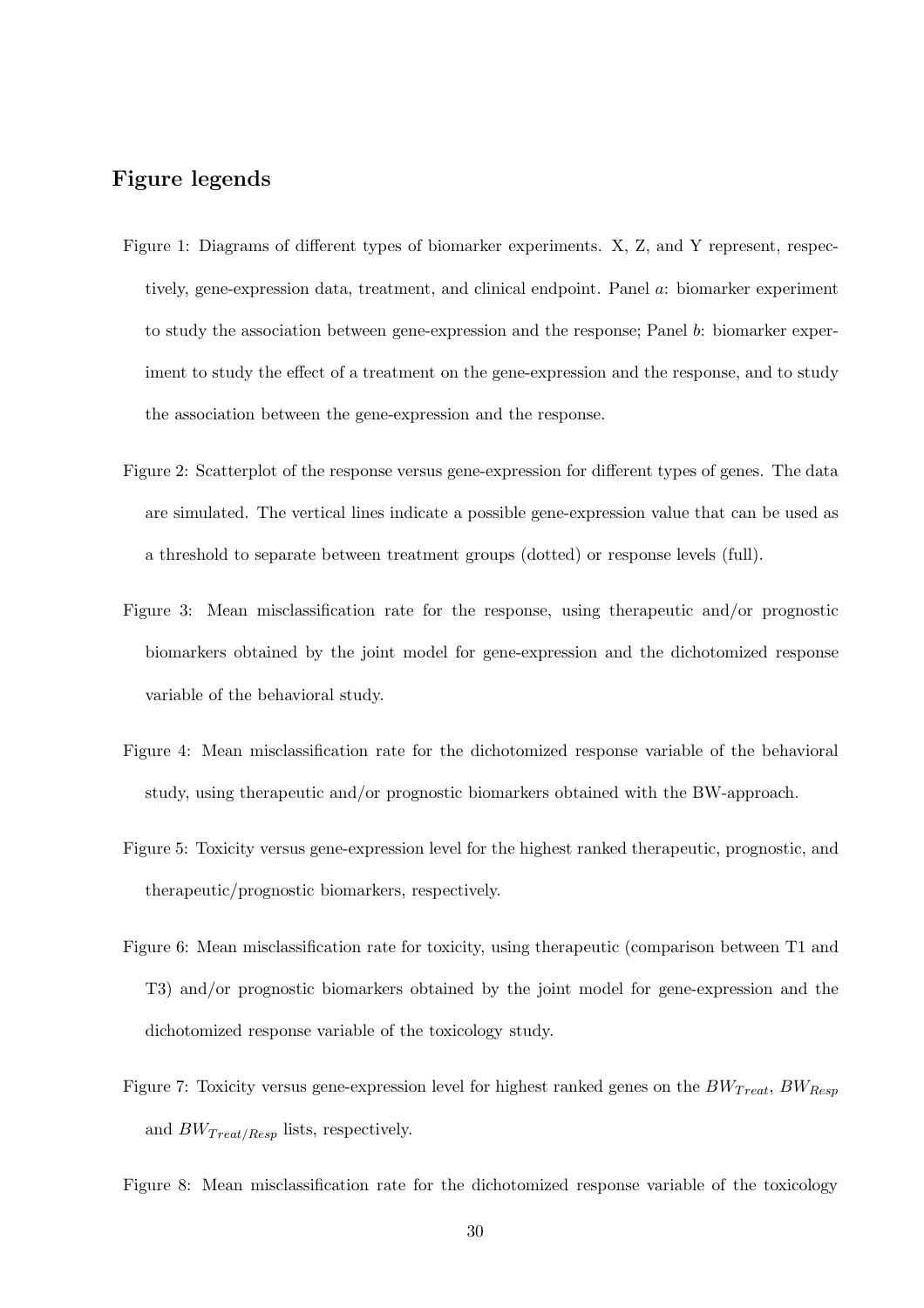study, using therapeutic (comparison between T1 and T3) and/or prognostic biomarkers obtained with the BW-approach.

- Figure 9: Mean misclassification rate for the response variable of the toxicology study, using therapeutic and/or prognostic biomarkers obtained with the BW-approach. LOOCV is used and all four treatment groups are considered.
- Figure 10: Average proportion of genes in common between the top r genes of the two lists obtained by applying the BW-approach separately to two subsets of the data. The subsets are obtained by randomly dropping one observation and the whole process is repeated 100 times.

# Tables

Table 1: Frequency table for the binary outcome in the behavioral study.

|       |    | Treatment |    |
|-------|----|-----------|----|
| Visit | T  | Р         |    |
|       | 2  | 10        | 12 |
|       | 10 | '2        | 12 |
|       | 12 | 12        | 94 |

Table 2: Number of rats with different toxicity levels for the toxicology study.

|              |    | Treatment |    |    |    |  |
|--------------|----|-----------|----|----|----|--|
| Toxicity     |    | T1        | T2 | Т3 |    |  |
| none $(0)$   | 10 |           |    |    | 11 |  |
| low(1)       |    | 3         |    |    |    |  |
| medium $(2)$ |    | 6         | 5  | 3  | 14 |  |
| high $(3)$   |    |           | 3  |    |    |  |
|              |    | 10        |    |    |    |  |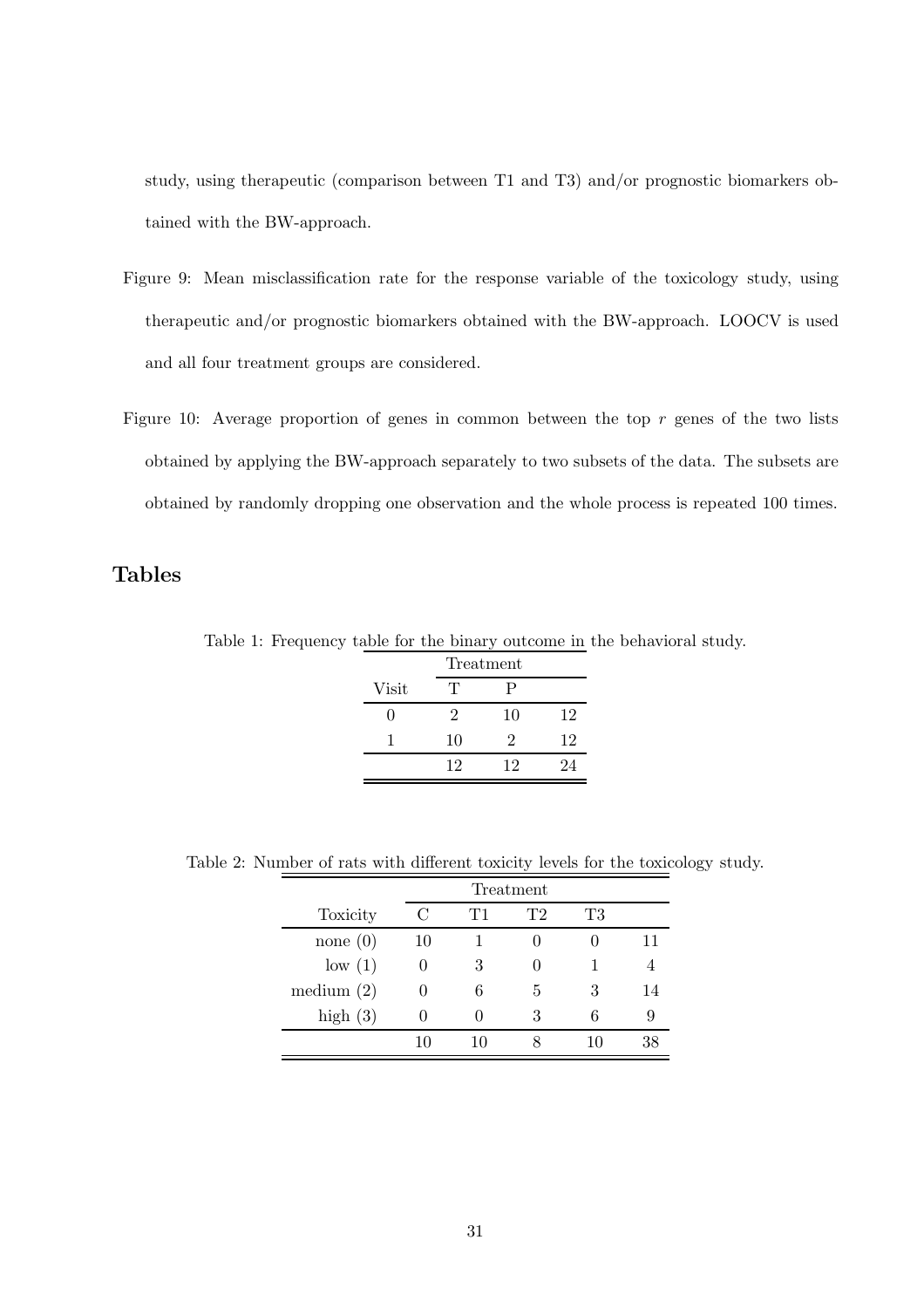Table 3: Mean misclassification rate (standard error) for classification to the dichotomized response variable of the behavioral study. The upper part of the table contains the results for therapeutic and/or prognostic biomarkers obtained by the joint modeling approach, while the lower part presents the results for  $BW_{Resp},\,BW_{Treat}$  and  $BW_{Treat/Resp}.$  (CV: cross-validation, LOOCV: leave-

|                       |             | Setting/type of |                |            | $\,r\,$    |          |          |
|-----------------------|-------------|-----------------|----------------|------------|------------|----------|----------|
| biomarker or BW ratio |             | $\overline{2}$  | $\overline{5}$ | 10         | 20         | 40       |          |
| Joint Model           |             | Prognostic      | $0.21\,$       | 0.17       | 0.08       | 0.00     | $0.04\,$ |
|                       | $\rm No$ CV | Therapeutic     | 0.13           | 0.13       | 0.13       | 0.17     | 0.17     |
|                       |             | Ther/Prog       | 0.17           | 0.04       | 0.08       | 0.00     | 0.08     |
|                       |             | Prognostic      | 0.63           | 0.71       | $0.67\,$   | 0.33     | 0.33     |
|                       | LOOCV       | Therapeutic     | 0.13           | 0.13       | 0.13       | 0.17     | 0.17     |
|                       |             | There/Prog      | $\,0.63\,$     | $0.38\,$   | $0.38\,$   | 0.33     | 0.38     |
|                       |             | Response        | 0.13           | 0.13       | 0.13       | 0.13     | 0.04     |
|                       | $\rm No$ CV | <b>Treat</b>    | 0.13           | 0.13       | 0.13       | 0.17     | 0.17     |
|                       |             | Treat/Resp      | 0.13           | 0.13       | 0.13       | 0.17     | 0.13     |
|                       |             | Response        | $0.50\,$       | $\rm 0.21$ | $\rm 0.21$ | 0.21     | $0.29\,$ |
|                       | LOO CV      | Treat           | 0.13           | 0.13       | 0.13       | 0.17     | 0.17     |
|                       |             | Treat/Resp      | 0.13           | 0.13       | 0.17       | 0.17     | 0.17     |
|                       |             | Response        | 0.46           | 0.42       | 0.40       | 0.37     | $0.39\,$ |
|                       |             |                 | (0.0879)       | (0.0967)   | (0.0883)   | (0.0918) | (0.0980) |
|                       |             | <b>Treat</b>    | 0.14           | 0.13       | 0.13       | 0.17     | 0.20     |
| BW-approach           | 3-fold CV   |                 | (0.0215)       | (0.0091)   | (0.0156)   | (0.0388) | (0.0476) |
|                       |             | Treat/Resp      | 0.22           | 0.21       | 0.20       | 0.23     | 0.28     |
|                       |             |                 | (0.0760)       | (0.0610)   | (0.0613)   | (0.0625) | (0.0764) |
|                       | BCV         | Response        | 0.19           | 0.18       | 0.17       | 0.18     | 0.17     |
|                       |             |                 | (0.1287)       | (0.1011)   | (0.0976)   | (0.0926) | (0.0900) |
|                       |             | Treat           | 0.15           | 0.14       | 0.15       | 0.16     | 0.19     |
|                       |             |                 | (0.0826)       | (0.0800)   | (0.0832)   | (0.0739) | (0.0809) |
|                       |             | Treat/Resp      | 0.16           | $0.15\,$   | 0.16       | 0.18     | 0.18     |
|                       |             |                 | (0.0980)       | (0.0891)   | (0.0956)   | (0.0904) | (0.0885) |

one-out cross-validation, BCV: bootstrap cross-validation).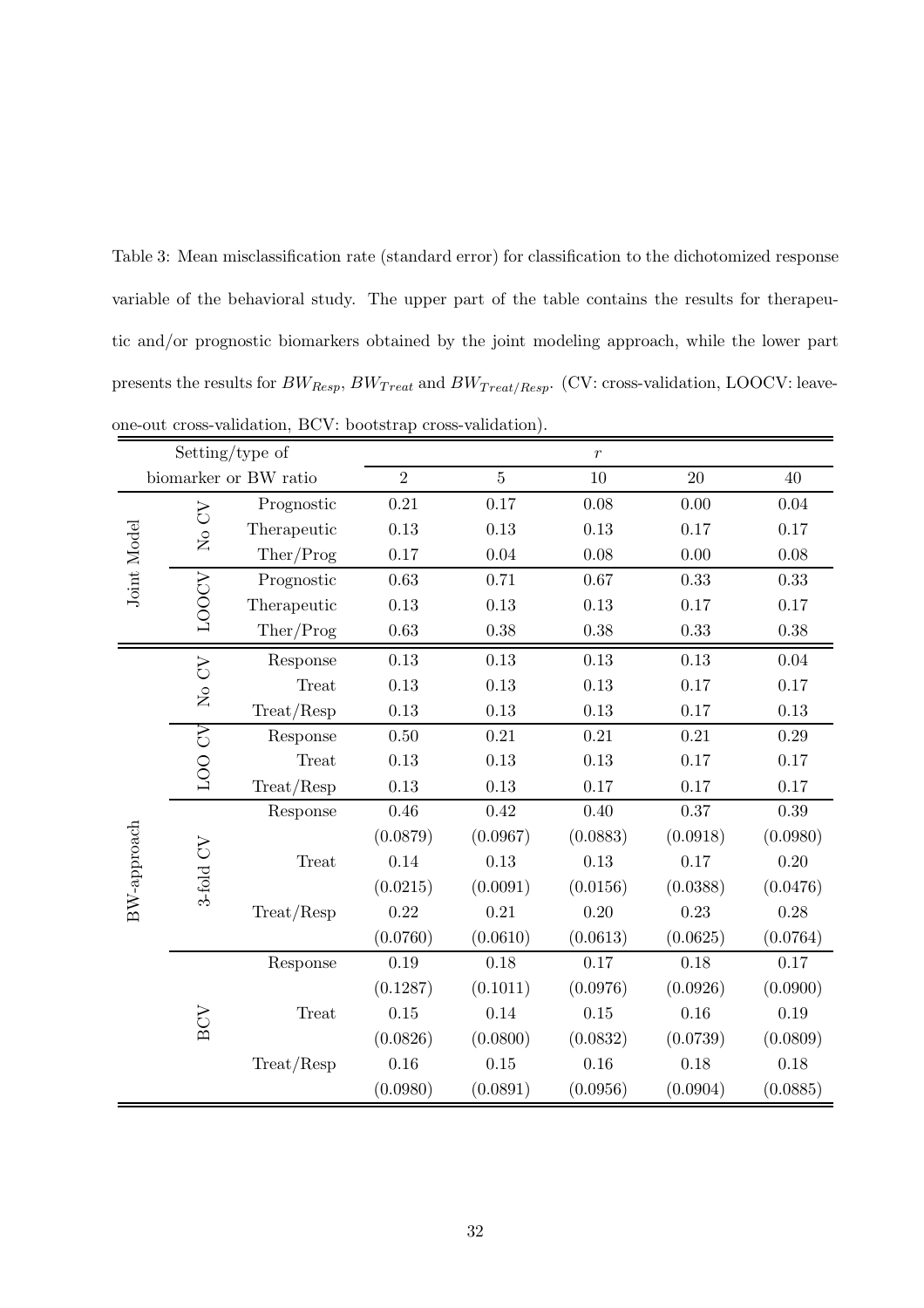Table 4: Mean misclassification rate (standard error) for classification to the dichotomized response variable of the toxicology study. The upper part of the table contains the results for therapeutic (comparison between T1 and T3) and/or prognostic biomarkers obtained by the joint modeling approach, while the lower part presents the results for  $BW_{Resp},\,BW_{treat}$  and  $BW_{Treat/Resp}.$  (CV: cross-validation, LOOCV: leave-one-out cross-validation, BCV: bootstrap cross-validation).

| Setting/type of |                   |                       |                | $\boldsymbol{r}$ |                |                  |                  |
|-----------------|-------------------|-----------------------|----------------|------------------|----------------|------------------|------------------|
|                 |                   | biomarker or BW ratio | $\overline{2}$ | $\overline{5}$   | 10             | 20               | 40               |
| Joint Model     |                   | Prognostic            | 0.20           | $0.15\,$         | 0.10           | 0.10             | 0.10             |
|                 | $\rm No$ CV       | Therapeutic           | 0.35           | 0.35             | 0.35           | 0.35             | 0.35             |
|                 |                   | $There$ $Preg$        | $0.35\,$       | 0.35             | 0.35           | 0.30             | $0.35\,$         |
|                 |                   | Prognostic            | $0.53\,$       | 0.42             | $0.37\,$       | 0.37             | $0.32\,$         |
|                 | LOOCV             | Therapeutic           | 0.37           | 0.37             | 0.37           | 0.37             | 0.37             |
|                 |                   | Ther/Prog             | $0.37\,$       | 0.37             | 0.37           | 0.42             | 0.42             |
|                 |                   | Response              | 0.10           | $\overline{0}$   | $\overline{0}$ | $\boldsymbol{0}$ | $\boldsymbol{0}$ |
| BW-approach     | $\rm No$ $\rm CV$ | <b>Treat</b>          | 0.35           | 0.35             | 0.35           | 0.35             | 0.35             |
|                 |                   | Treat/Resp            | $0.20\,$       | $0.20\,$         | 0.30           | 0.30             | $0.25\,$         |
|                 |                   | Response              | 0.40           | 0.30             | $0.30\,$       | 0.40             | 0.40             |
|                 | <b>LOOCV</b>      | Treat                 | 0.35           | 0.35             | 0.35           | 0.35             | $0.35\,$         |
|                 |                   | Treat/Resp            | 0.40           | 0.35             | 0.35           | 0.35             | 0.35             |
|                 |                   | Response              | 0.40           | 0.38             | $0.35\,$       | 0.34             | 0.35             |
|                 |                   |                       | (0.0984)       | (0.0728)         | (0.0722)       | (0.0679)         | (0.0660)         |
|                 | 3-fold CV         | Treat                 | 0.34           | 0.35             | 0.35           | 0.34             | 0.34             |
|                 |                   |                       | (0.0499)       | (0.0482)         | (0.0497)       | (0.0491)         | (0.0458)         |
|                 |                   | Treat/Resp            | 0.35           | 0.36             | 0.36           | 0.36             | 0.36             |
|                 |                   |                       | (0.0920)       | (0.0784)         | (0.0726)       | (0.0734)         | (0.0729)         |
|                 | BCV               | Response              | 0.18           | 0.17             | 0.16           | 0.15             | 0.14             |
|                 |                   |                       | (0.0903)       | (0.0836)         | (0.0781)       | (0.0719)         | (0.0657)         |
|                 |                   | Treat                 | $0.34\,$       | 0.33             | 0.33           | 0.32             | 0.32             |
|                 |                   |                       | (0.1237)       | (0.1104)         | (0.0986)       | (0.0989)         | (0.0989)         |
|                 |                   | Treat/Resp            | 0.26           | 0.25             | 0.25           | 0.25             | 0.25             |
|                 |                   |                       | (0.1214)       | (0.1074)         | (0.1063)       | (0.0991)         | (0.0987)         |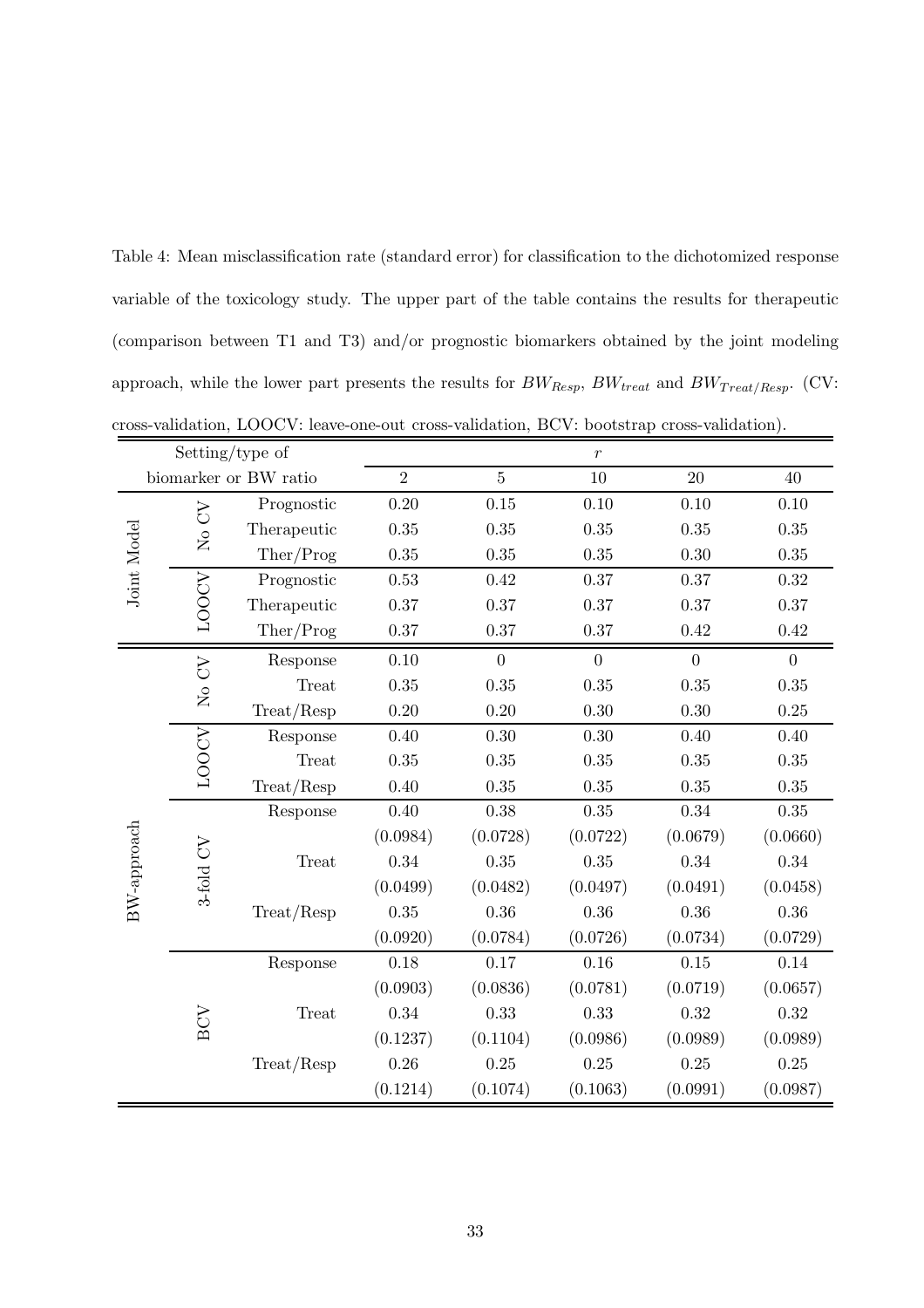# Figures



Figure 1: Diagrams of different types of biomarker experiments. X, Z, and Y represent, respectively, gene-expression data, treatment, and clinical endpoint. Panel a: biomarker experiment to study the association between gene-expression and the response; Panel b: biomarker experiment to study the effect of a treatment on the gene-expression and the response, and to study the association between the gene-expression and the response.



Figure 2: Scatterplot of the response versus gene-expression for different types of genes. The data are simulated. The vertical lines indicate a possible gene-expression value that can be used as a threshold to separate between treatment groups (dotted) or response levels (full).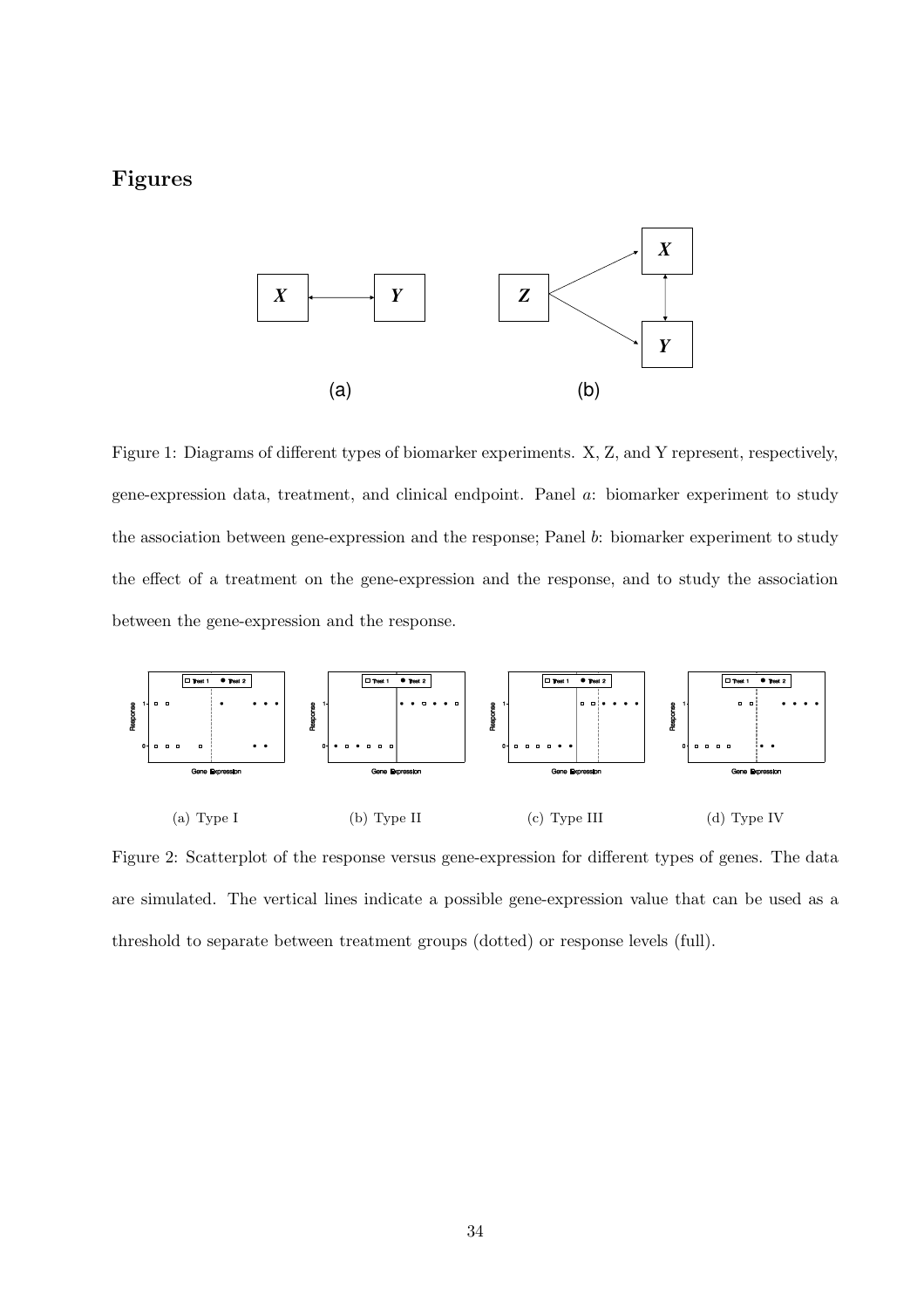

Figure 3: Mean misclassification rate for the response, using therapeutic and/or prognostic biomarkers obtained by the joint model for gene-expression and the dichotomized response variable of the behavioral study.



Figure 4: Mean misclassification rate for the dichotomized response variable of the behavioral study, using therapeutic and/or prognostic biomarkers obtained with the BW-approach.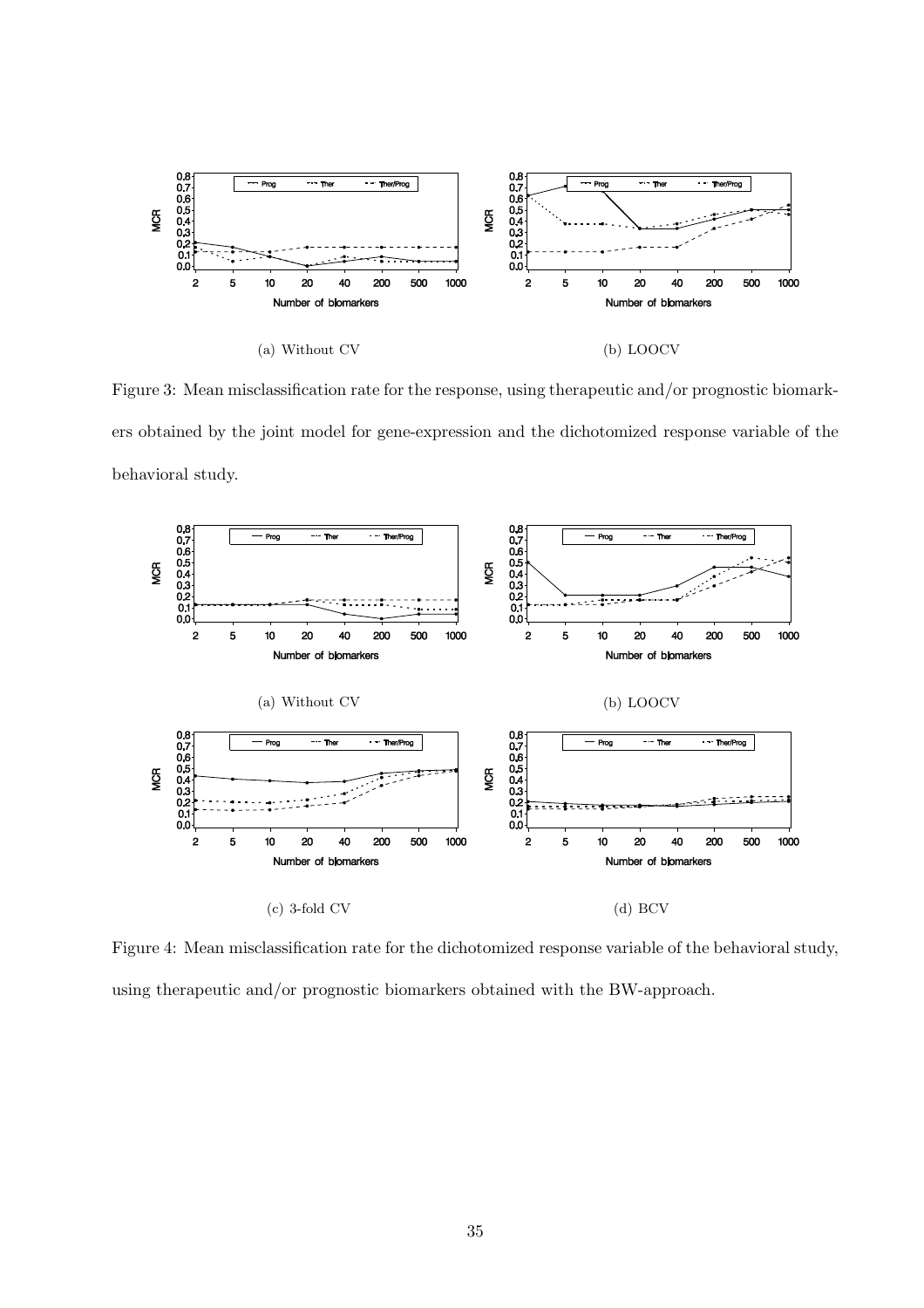

Figure 5: Toxicity versus gene-expression level for the highest ranked therapeutic, prognostic, and therapeutic/prognostic biomarkers, respectively.



Figure 6: Mean misclassification rate for toxicity, using therapeutic (comparison between T1 and T3) and/or prognostic biomarkers obtained by the joint model for gene-expression and the dichotomized response variable of the toxicology study.



Figure 7: Toxicity versus gene-expression level for highest ranked genes on the  $BW_{Treat}$ ,  $BW_{Resp}$ and  $BW_{Treat/Resp}$  lists, respectively.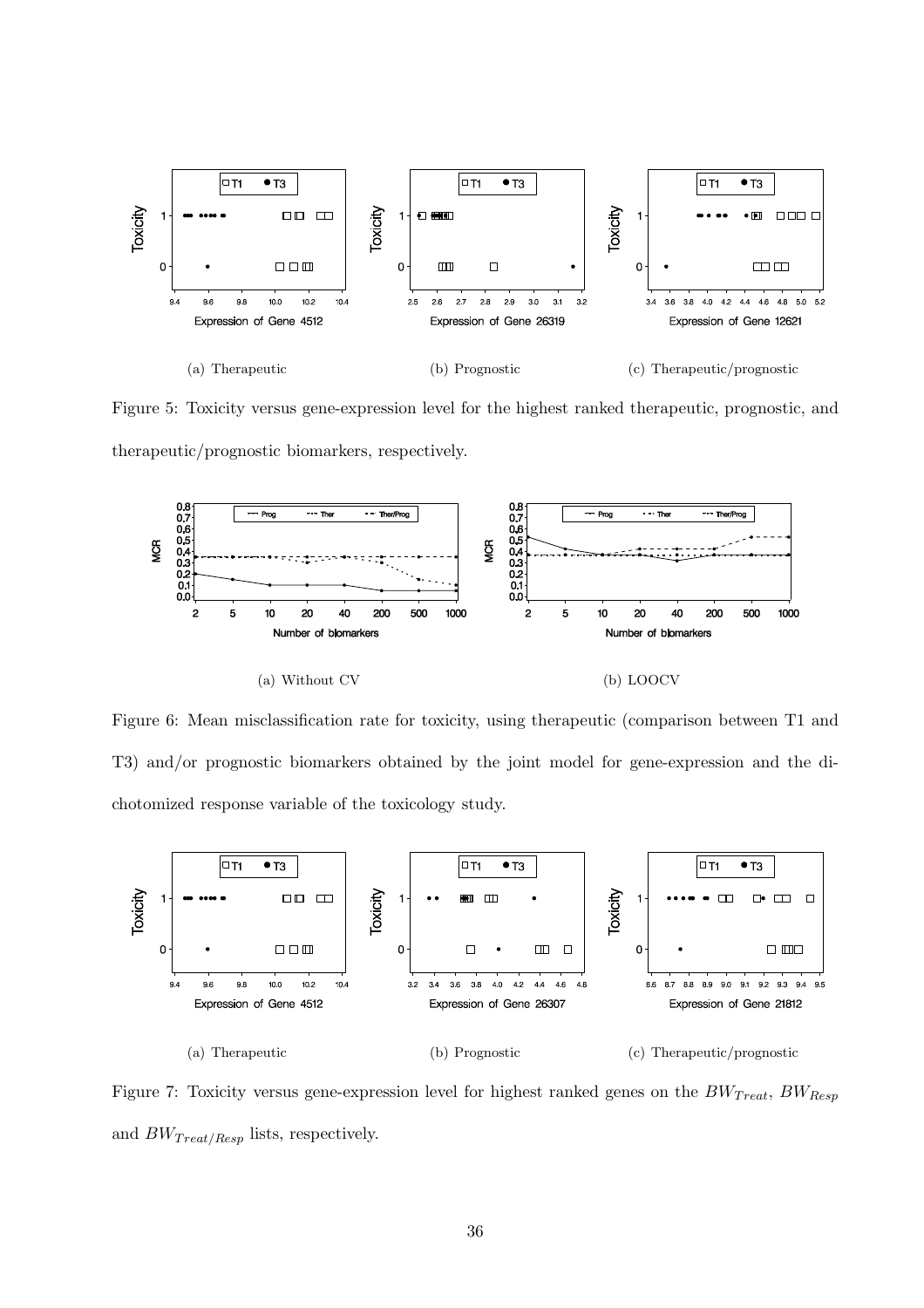

Figure 8: Mean misclassification rate for the dichotomized response variable of the toxicology study, using therapeutic (comparison between T1 and T3) and/or prognostic biomarkers obtained with the BW-approach.



Figure 9: Mean misclassification rate for the response variable of the toxicology study, using therapeutic and/or prognostic biomarkers obtained with the BW-approach. LOOCV is used and all four treatment groups are considered.